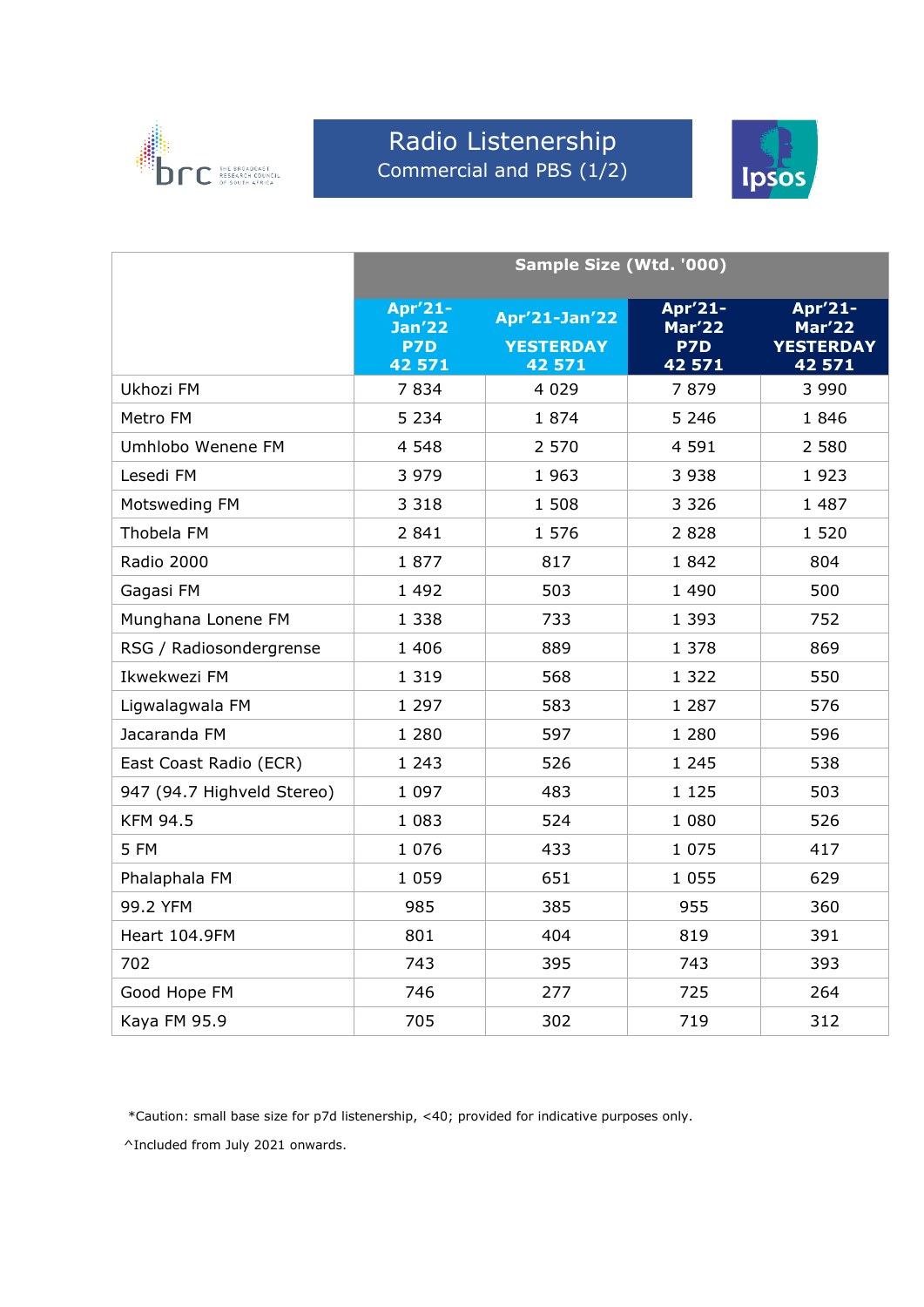

#### Radio Listenership Commercial and PBS (2/2)



|                 | Sample Size (Wtd. '000)                   |                                                        |                                           |                                                        |
|-----------------|-------------------------------------------|--------------------------------------------------------|-------------------------------------------|--------------------------------------------------------|
|                 | Apr'21-<br><b>Jan'22</b><br>P7D<br>42 571 | Apr'21-<br><b>Jan'22</b><br><b>YESTERDAY</b><br>42 571 | Apr'21-<br><b>Mar'22</b><br>P7D<br>42 571 | Apr'21-<br><b>Mar'22</b><br><b>YESTERDAY</b><br>42 571 |
| SAfm            | 721                                       | 358                                                    | 678                                       | 336                                                    |
| Capricorn FM    | 574                                       | 194                                                    | 566                                       | 183                                                    |
| Algoa FM        | 397                                       | 180                                                    | 408                                       | 177                                                    |
| Power FM 98.7   | 287                                       | 152                                                    | 284                                       | 146                                                    |
| Lotus FM        | 255                                       | 135                                                    | 271                                       | 146                                                    |
| <b>OFM</b>      | 257                                       | 113                                                    | 248                                       | 112                                                    |
| tru fm          | 238                                       | 69                                                     | 242                                       | 78                                                     |
| Vuma 103 FM     | 207                                       | 94                                                     | 207                                       | 92                                                     |
| Smile 90.4FM    | 192                                       | 96                                                     | 196                                       | 97                                                     |
| YOU FM          | 148                                       | 61                                                     | 141                                       | 60                                                     |
| <b>Rise FM</b>  | 111                                       | 44                                                     | 114                                       | 45                                                     |
| 567 Cape Talk   | 116                                       | 73                                                     | 109                                       | 66                                                     |
| LM Radio        | 113                                       | 61                                                     | 101                                       | 55                                                     |
| Hot 1027        | 86                                        | 61                                                     | 77                                        | 57                                                     |
| Magic 828       | $15*$                                     | 13                                                     | $18*$                                     | 15                                                     |
| X-K Fm 107.9    | $5*$                                      | $\overline{2}$                                         | $4*$                                      | $\overline{2}$                                         |
| East Coast Gold |                                           |                                                        | $2*$                                      | 0                                                      |

\*Caution: small base size for p7d listenership, <40; provided for indicative purposes only.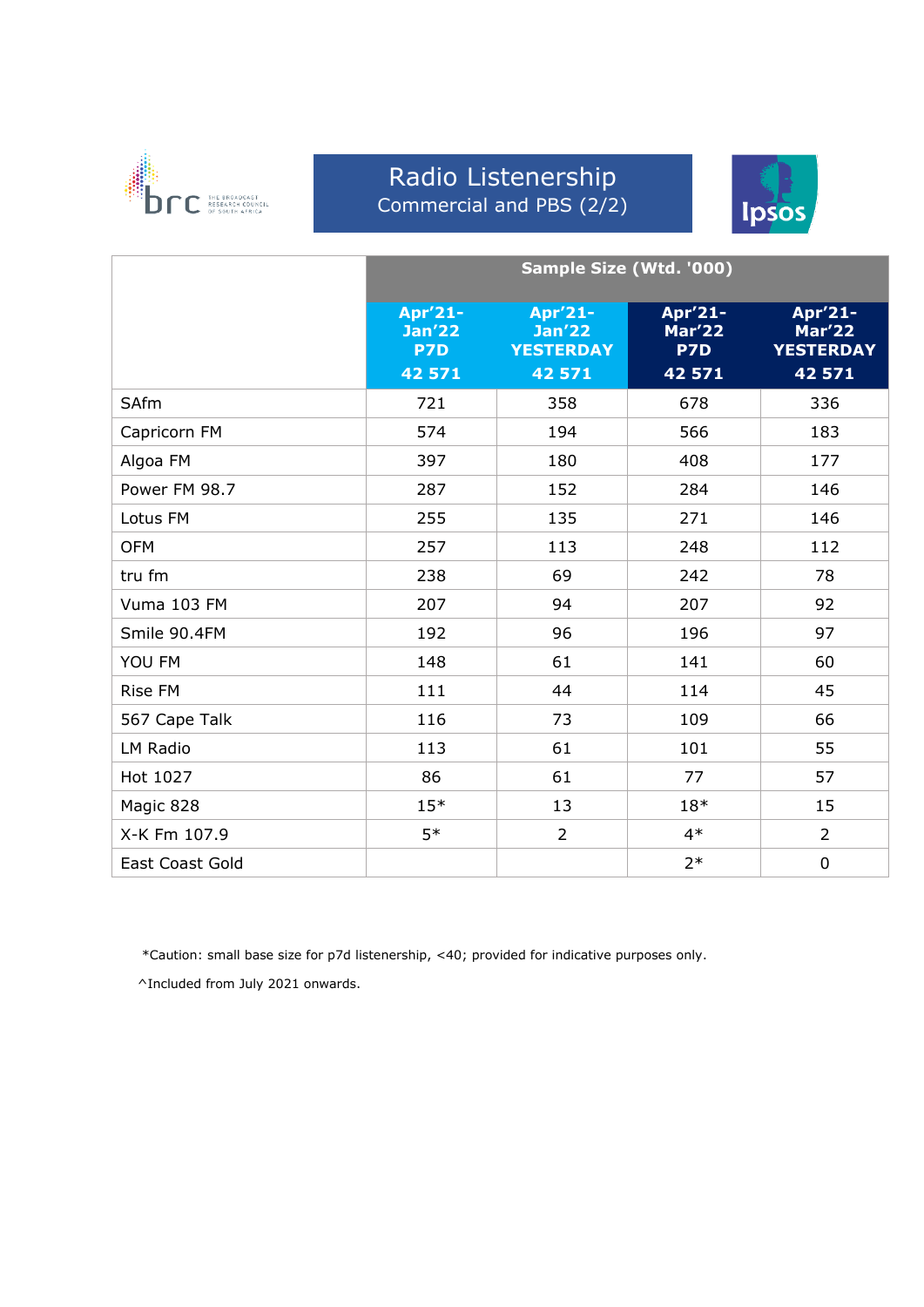

# Radio Listenership Community – Eastern Cape (1/2)



|                                               | Sample Size (Wtd. '000)                   |                                                        |                                           |                                                        |  |
|-----------------------------------------------|-------------------------------------------|--------------------------------------------------------|-------------------------------------------|--------------------------------------------------------|--|
|                                               | Apr'21-<br><b>Jan'22</b><br>P7D<br>42 571 | Apr'21-<br><b>Jan'22</b><br><b>YESTERDAY</b><br>42 571 | Apr'21-<br><b>Mar'22</b><br>P7D<br>42 571 | Apr'21-<br><b>Mar'22</b><br><b>YESTERDAY</b><br>42 571 |  |
| Alfred Nzo Community Radio 98.3<br>/ 93.8 fm  | 109                                       | 34                                                     | 117                                       | 34                                                     |  |
| Inkonjani FM                                  | 116                                       | 52                                                     | 112                                       | 47                                                     |  |
| Vukani Community Radio                        | 83                                        | 26                                                     | 81                                        | 25                                                     |  |
| Unitra Community Radio (UCR-<br>FM)           | 74                                        | 25                                                     | 78                                        | 24                                                     |  |
| Forte FM                                      | 79                                        | 17                                                     | 74                                        | 16                                                     |  |
| Link FM Stereo 97.1                           | $52*$                                     | 23                                                     | $47*$                                     | 20                                                     |  |
| Mdantsane FM                                  | $40*$                                     | 12                                                     | $40*$                                     | 12                                                     |  |
| Sajonisi Youth Radio                          | 39*                                       | 18                                                     | 39*                                       | 18                                                     |  |
| Ingwane FM                                    | $40*$                                     | 19                                                     | 39                                        | 20                                                     |  |
| Nkqubela Community Radio<br>(KQfm 90.7)       | $38*$                                     | 11                                                     | 38*                                       | 11                                                     |  |
| The Voice of Matat 88.9 Mhz                   | $37*$                                     | 11                                                     | $36*$                                     | 10                                                     |  |
| Izwi Lethemba Christian Radio                 | $27*$                                     | 16                                                     | $27*$                                     | 16                                                     |  |
| Bay FM 107.9                                  | 28*                                       | 12                                                     | $25*$                                     | 11                                                     |  |
| Kumkani FM                                    | $21*$                                     | 9                                                      | $24*$                                     | 8                                                      |  |
| Ngqushwa FM                                   | $21*$                                     | 9                                                      | $23*$                                     | 8                                                      |  |
| Luister FM 90.6                               | $11*$                                     | 3                                                      | $20*$                                     | 12                                                     |  |
| Wild Coast FM                                 | $16*$                                     | 3                                                      | $18*$                                     | $\overline{2}$                                         |  |
| Khanya Community Radio                        | $15*$                                     | $\mathbf{1}$                                           | $12*$                                     | $\mathbf 0$                                            |  |
| PE FM 87.6                                    | $14*$                                     | 10                                                     | $12*$                                     | 8                                                      |  |
| Lukhanji FM 93.7                              | $11*$                                     | 5                                                      | $9*$                                      | $\overline{4}$                                         |  |
| Takalani Community Radio (TCR<br>fm) 98.2 Mhz | $9*$                                      | 3                                                      | $9*$                                      | 3                                                      |  |

\*Caution: small base size for p7d listenership, <40; provided for indicative purposes only.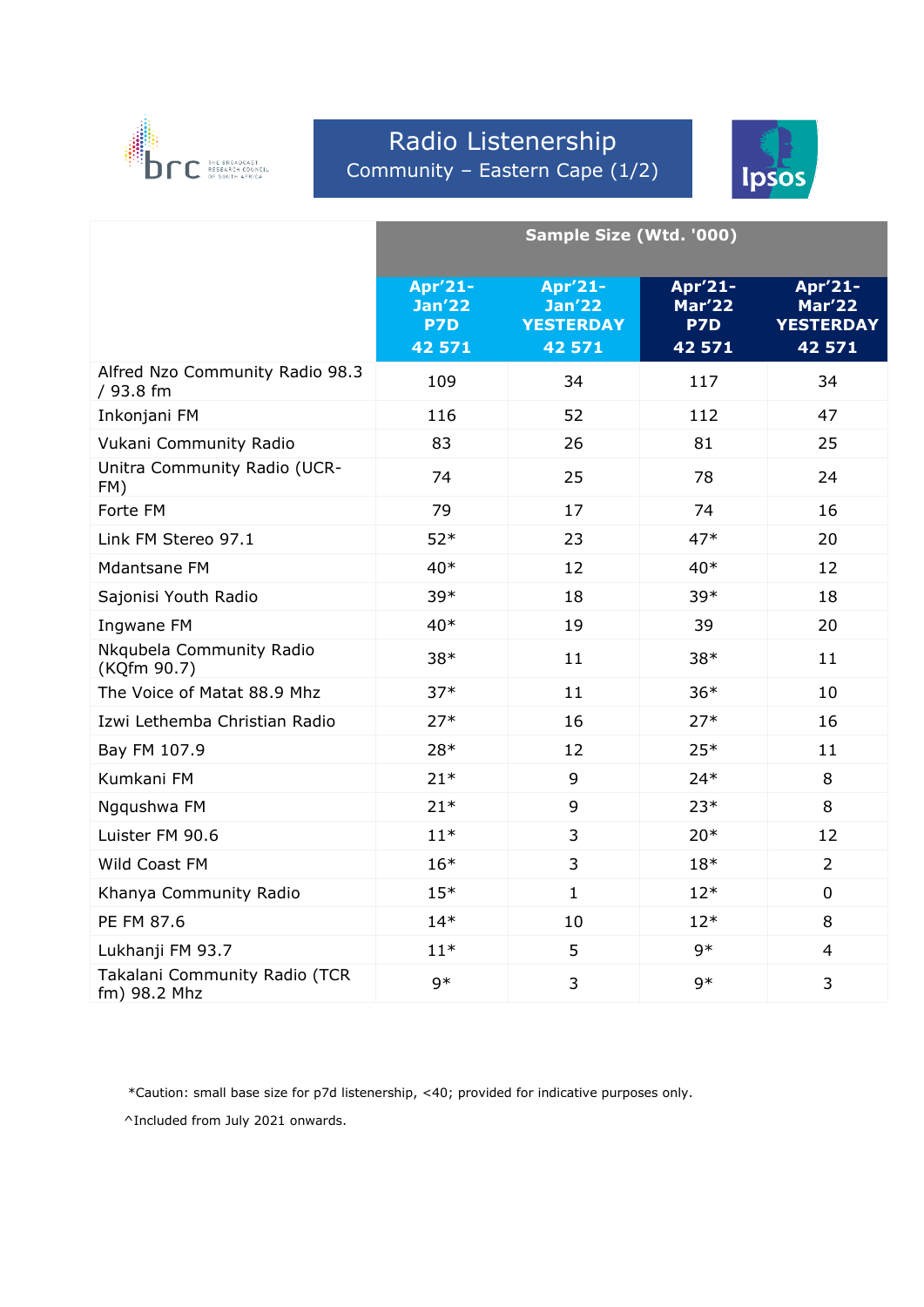

# Radio Listenership Community – Eastern Cape (2/2)



|                               | Sample Size (Wtd. '000)                   |                                                        |                                           |                                                        |
|-------------------------------|-------------------------------------------|--------------------------------------------------------|-------------------------------------------|--------------------------------------------------------|
|                               | Apr'21-<br><b>Jan'22</b><br>P7D<br>42 571 | Apr'21-<br><b>Jan'22</b><br><b>YESTERDAY</b><br>42 571 | Apr'21-<br><b>Mar'22</b><br>P7D<br>42 571 | Apr'21-<br><b>Mar'22</b><br><b>YESTERDAY</b><br>42 571 |
| Kingfisher FM 103.8           | $8*$                                      | 7                                                      | $8*$                                      | 5                                                      |
| IFM 97.9 (Nelson Mandela Bay) | $5*$                                      | $\overline{2}$                                         | $7*$                                      | 1                                                      |
| LA-FM 107.2                   | $4*$                                      | 1                                                      | $7*$                                      | 3                                                      |
| Kouga FM                      |                                           |                                                        | $4*$                                      | 0                                                      |
| Radio Unique FM               | $4*$                                      | 2                                                      | $3*$                                      | 2                                                      |
| RMR 89.7 (Rhodes Music Radio) |                                           |                                                        | $2*$                                      | 1                                                      |
| Sunshine FM                   |                                           |                                                        | $2*$                                      | 1                                                      |
| Radio Grahamstown             |                                           |                                                        | $1*$                                      | $\overline{0}$                                         |
| Ndlambe FM 99.0               |                                           |                                                        | $1*$                                      | $\overline{0}$                                         |
| Madibaz Radio                 |                                           |                                                        | $1*$                                      | 0                                                      |
| eKhephini Community Radio     |                                           |                                                        | $0*$                                      | 0                                                      |
| Northern FM                   |                                           |                                                        | $0*$                                      | 0                                                      |
| Oasis FM                      |                                           |                                                        | $0*$                                      | 0                                                      |

\*Caution: small base size for p7d listenership, <40; provided for indicative purposes only.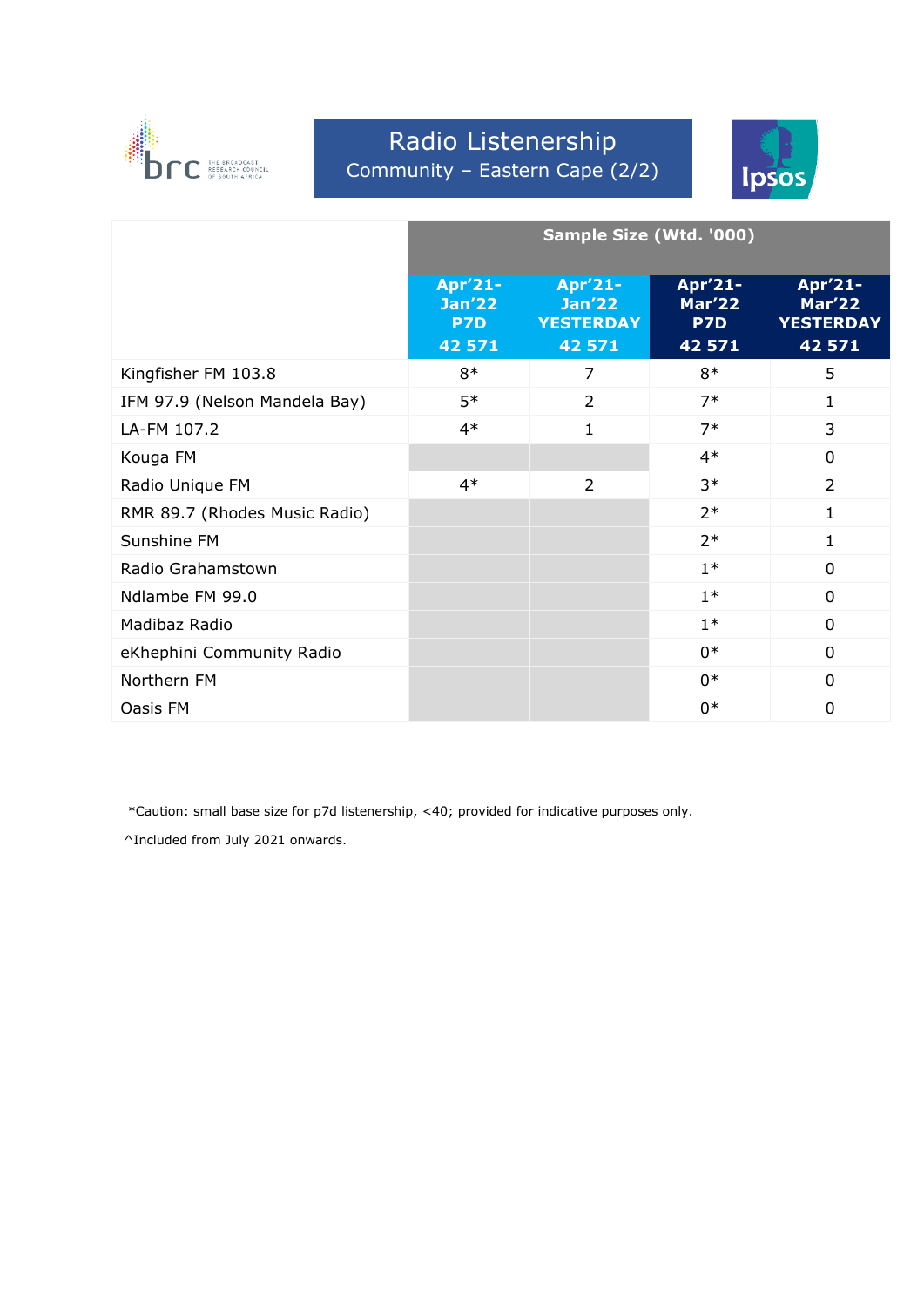

#### Radio Listenership Community – Free State



|                          | Sample Size (Wtd. '000)                |                                              |                                 |                                              |  |
|--------------------------|----------------------------------------|----------------------------------------------|---------------------------------|----------------------------------------------|--|
|                          | Apr'21-<br><b>Jan'22</b><br><b>P7D</b> | Apr'21-<br><b>Jan'22</b><br><b>YESTERDAY</b> | Apr'21-<br><b>Mar'22</b><br>P7D | Apr'21-<br><b>Mar'22</b><br><b>YESTERDAY</b> |  |
| Motheo FM                | 42 571<br>98                           | 42 571<br>38                                 | 42 571<br>92                    | 42 571<br>34                                 |  |
|                          |                                        |                                              |                                 |                                              |  |
| QwaQwa Radio             | 81                                     | 27                                           | 83                              | 30                                           |  |
| Mosupatsela FM           | 79                                     | 23                                           | 76                              | 23                                           |  |
| The Rock 90.9 FM         | $44*$                                  | 20                                           | $38*$                           | 16                                           |  |
| Setsoto FM Stereo        | $27*$                                  | 18                                           | $27*$                           | 19                                           |  |
| Radio Rosestad 100.6 FM  | $27*$                                  | 20                                           | $26*$                           | 21                                           |  |
| <b>CUT FM</b>            | $27*$                                  | 9                                            | $25*$                           | 8                                            |  |
| Gold FM                  | $9*$                                   | $\mathbf{1}$                                 | $8*$                            | $\mathbf{1}$                                 |  |
| Dihlabeng FM             | $7*$                                   | $\mathbf{1}$                                 | $8*$                            | 3                                            |  |
| Naledi FM Stereo         |                                        |                                              | $5*$                            | 0                                            |  |
| MED FM 104.1             | $5*$                                   | 5                                            | $4*$                            | $\overline{4}$                               |  |
| Radio Maluti 97.1 FM     |                                        |                                              | $3*$                            | 0                                            |  |
| Overvaal Stereo          | $1*$                                   | 3                                            | $3*$                            | 3                                            |  |
| Lentswe Stereo           |                                        |                                              | $1*$                            | $\overline{0}$                               |  |
| Mohokare Community Radio |                                        |                                              | $2*$                            | $\overline{0}$                               |  |
| Kovsie FM                |                                        |                                              | $2*$                            | 0                                            |  |
| <b>Beat FM</b>           | $2*$                                   | $\overline{2}$                               | $2*$                            | $\overline{2}$                               |  |
| Karabo FM                |                                        |                                              | $1*$                            | 0                                            |  |
| Mozolo Fm                |                                        |                                              | $1*$                            | $\mathbf 0$                                  |  |

\*Caution: small base size for p7d listenership, <40; provided for indicative purposes only.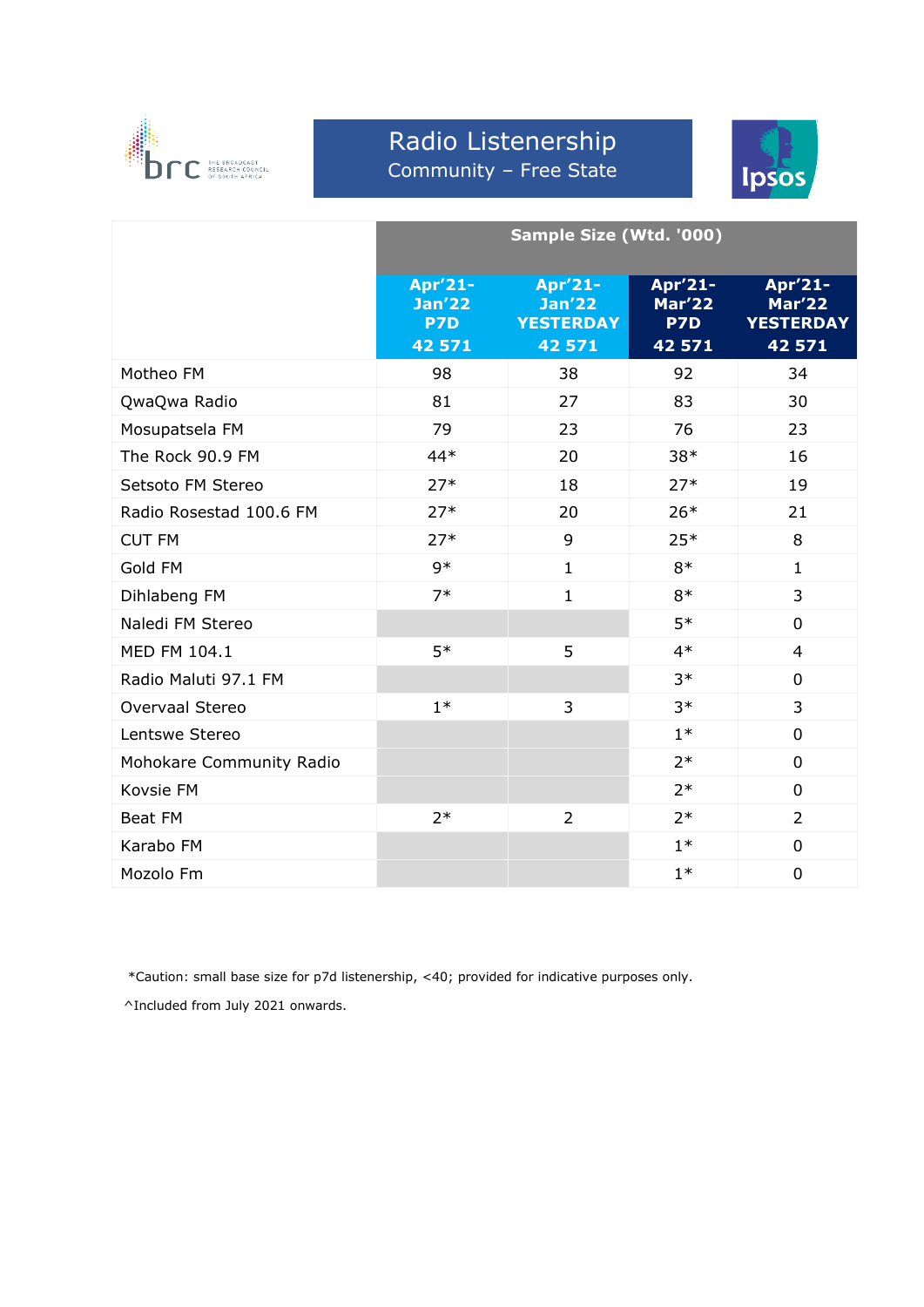

### Radio Listenership Community – Gauteng (1/3)



|                                                        | Sample Size (Wtd. '000)                   |                                                        |                                           |                                                        |
|--------------------------------------------------------|-------------------------------------------|--------------------------------------------------------|-------------------------------------------|--------------------------------------------------------|
|                                                        | Apr'21-<br><b>Jan'22</b><br>P7D<br>42 571 | Apr'21-<br><b>Jan'22</b><br><b>YESTERDAY</b><br>42 571 | Apr'21-<br><b>Mar'22</b><br>P7D<br>42 571 | Apr'21-<br><b>Mar'22</b><br><b>YESTERDAY</b><br>42 571 |
| Jozi FM                                                | 505                                       | 218                                                    | 505                                       | 218                                                    |
| Thetha FM 100.6                                        | 270                                       | 116                                                    | 271                                       | 115                                                    |
| Kasie FM 97.1                                          | 120                                       | 44                                                     | 116                                       | 42                                                     |
| Pretoria FM 104.2 FM (Radio<br>Pretoria)               | 113                                       | 71                                                     | 111                                       | 69                                                     |
| Moretele Community Radio (MCR)<br>106.6 FM             | 97                                        | 51                                                     | 94                                        | 45                                                     |
| Rainbow FM 90.7                                        | 107                                       | 63                                                     | 94                                        | 53                                                     |
| 657 AM / Radio Pulpit / Radio<br>Kansel                | 76                                        | 36                                                     | 77                                        | 37                                                     |
| Mams FM                                                | 77                                        | 23                                                     | 72                                        | 22                                                     |
| Grootfm 90.5                                           | $57*$                                     | 39                                                     | $57*$                                     | 39                                                     |
| Mix 93.8 FM                                            | $47*$                                     | 29                                                     | $46*$                                     | 28                                                     |
| Pheli FM                                               | $36*$                                     | 11                                                     | 40                                        | 12                                                     |
| Lekoa FM                                               | 39*                                       | 18                                                     | $37*$                                     | 18                                                     |
| Impact Radio 103 FM                                    | $33*$                                     | 18                                                     | $36*$                                     | 21                                                     |
| eKFM 103.6                                             | $35*$                                     | 17                                                     | $35*$                                     | 18                                                     |
| Kofifi FM 97.2                                         | $36*$                                     | 20                                                     | $34*$                                     | 18                                                     |
| Hope FM 103                                            | $30*$                                     | 13                                                     | $33*$                                     | 11                                                     |
| <b>Tuks FM 107.2</b>                                   | $35*$                                     | 10                                                     | $32*$                                     | $\overline{9}$                                         |
| East Rand / Oos Rand Stereo 93.9<br>FM / Ekurhuleni FM | $34*$                                     | 19                                                     | $31*$                                     | 16                                                     |
| Radio Islam                                            | $34*$                                     | 15                                                     | $31*$                                     | 13                                                     |
| Soshanguve Community Radio                             | $25*$                                     | $\overline{4}$                                         | 28*                                       | $\overline{4}$                                         |

\*Caution: small base size for p7d listenership, <40; provided for indicative purposes only.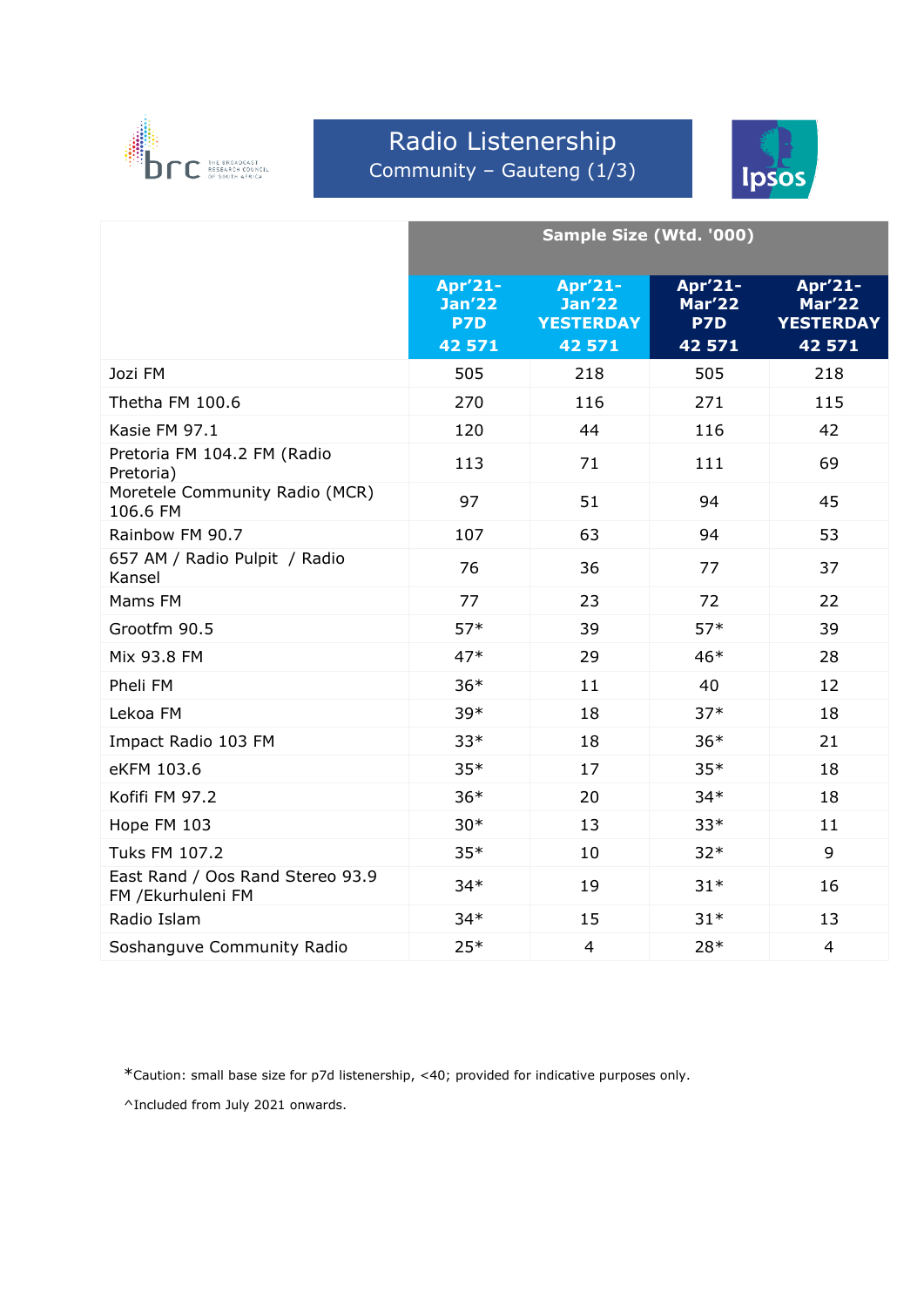

### Radio Listenership Community – Gauteng (2/3)



|                        | <b>Sample Size (Wtd. '000)</b>            |                                                        |                                           |                                                        |
|------------------------|-------------------------------------------|--------------------------------------------------------|-------------------------------------------|--------------------------------------------------------|
|                        | Apr'21-<br><b>Jan'22</b><br>P7D<br>42 571 | Apr'21-<br><b>Jan'22</b><br><b>YESTERDAY</b><br>42 571 | Apr'21-<br><b>Mar'22</b><br>P7D<br>42 571 | Apr'21-<br><b>Mar'22</b><br><b>YESTERDAY</b><br>42 571 |
| <b>VUT FM 96.9</b>     | $26*$                                     | 8                                                      | $25*$                                     | 8                                                      |
| Alex-FM Stereo         | $27*$                                     | 12                                                     | $25*$                                     | 10                                                     |
| Radio Veritas          | $25*$                                     | 18                                                     | $24*$                                     | 15                                                     |
| Tshwane FM 93.6        | $19*$                                     | $\overline{4}$                                         | $20*$                                     | 6                                                      |
| IFM 102.2              | $17*$                                     | 14                                                     | $18*$                                     | 13                                                     |
| Eldos FM               | $21*$                                     | 8                                                      | $17*$                                     | $\overline{7}$                                         |
| Voice of Tembisa FM    | $16*$                                     | 9                                                      | $15*$                                     | 8                                                      |
| Sedibeng FM 104.8      | $10*$                                     | $\overline{4}$                                         | $13*$                                     | $\overline{4}$                                         |
| UJ FM 95.4             | $13*$                                     | 5                                                      | $11*$                                     | $\overline{4}$                                         |
| CHAI FM 101.9          | $11*$                                     | 8                                                      | $10*$                                     | $\overline{7}$                                         |
| Eastwave Radio 92.2 FM | $7*$                                      | 5                                                      | $10*$                                     | 8                                                      |
| Cosmo FM 90.5          | $7*$                                      | $\overline{4}$                                         | $9*$                                      | 6                                                      |
| VCR 90.6 FM Stereo     | $7*$                                      | $\overline{7}$                                         | $9*$                                      | 6                                                      |
| <b>TUT FM 96.2</b>     | $9*$                                      | 3                                                      | $8*$                                      | 3                                                      |
| Lekker FM 98.3         | $6*$                                      | $\overline{2}$                                         | $7*$                                      | $\overline{2}$                                         |
| Westside FM 98.9       | $6*$                                      | $\mathbf{1}$                                           | $6*$                                      | $\mathbf{1}$                                           |

\*Caution: small base size for p7d listenership, <40; provided for indicative purposes only.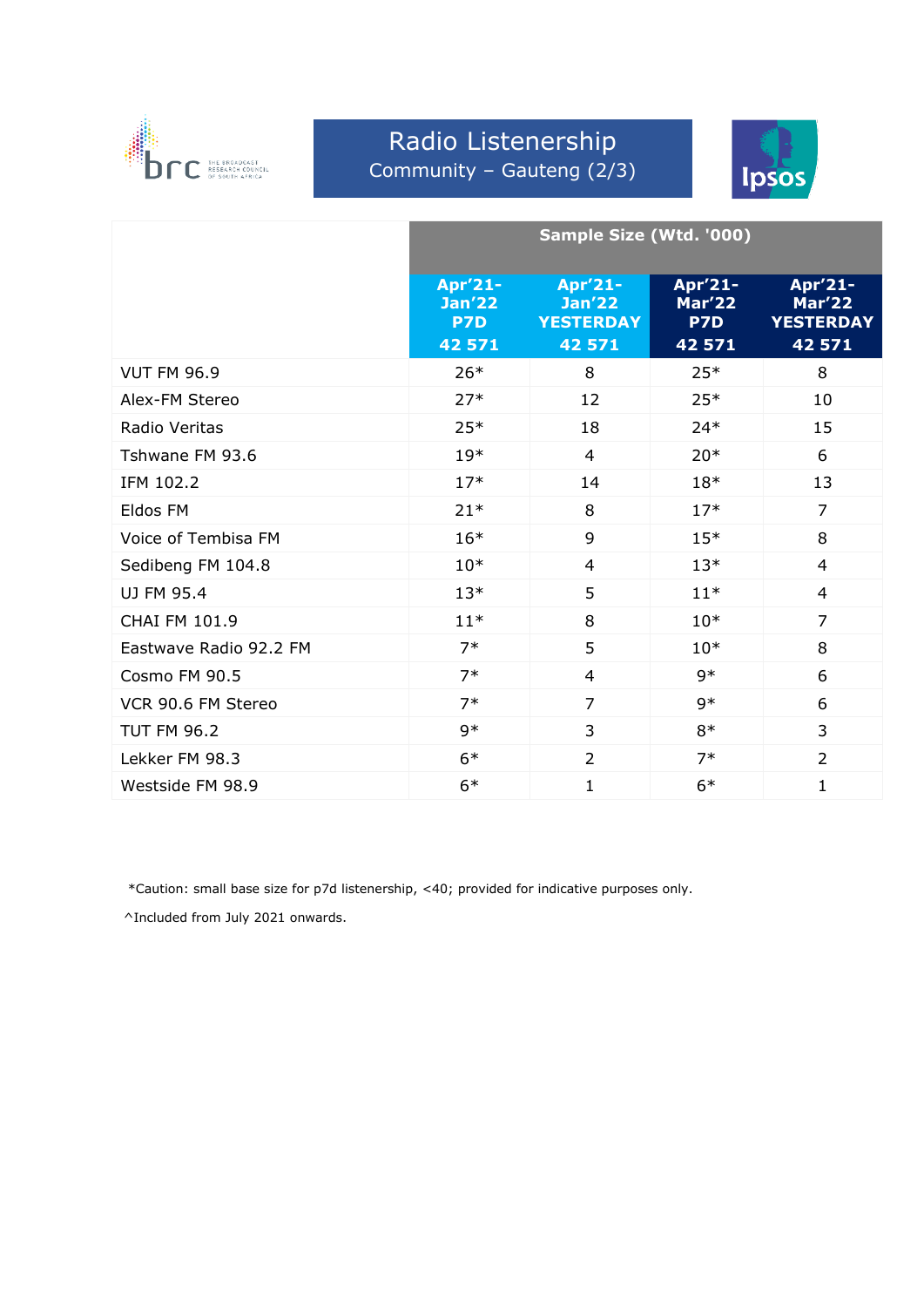

#### Radio Listenership Community – Gauteng (3/3)



|                             | Sample Size (Wtd. '000)                          |                                                        |                                           |                                                        |
|-----------------------------|--------------------------------------------------|--------------------------------------------------------|-------------------------------------------|--------------------------------------------------------|
|                             | Apr'21-<br><b>Jan'22</b><br><b>P7D</b><br>42 571 | Apr'21-<br><b>Jan'22</b><br><b>YESTERDAY</b><br>42 571 | Apr'21-<br><b>Mar'22</b><br>P7D<br>42 571 | Apr'21-<br><b>Mar'22</b><br><b>YESTERDAY</b><br>42 571 |
| Merafong 106.5 FM           | $6*$                                             | 3                                                      | $5*$                                      | $\overline{2}$                                         |
| Open Heaven 90.2 FM         | $6*$                                             | $\overline{4}$                                         | $5*$                                      | 3                                                      |
| Voice of Wits (VOW FM) 88.1 | $5*$                                             | $\overline{4}$                                         | $5*$                                      | 3                                                      |
| <b>Eden AM 1368</b>         | $5*$                                             | 3                                                      | $5*$                                      | 3                                                      |
| Mogale FM                   |                                                  |                                                        | $4*$                                      | $\overline{0}$                                         |
| Radio Today                 |                                                  |                                                        | $2*$                                      | $\overline{2}$                                         |
| Sloot FM                    |                                                  |                                                        | $2*$                                      | $\overline{0}$                                         |
| Star FM                     | $1*$                                             | $\mathbf{1}$                                           | $2*$                                      | $\mathbf{1}$                                           |
| <b>SMU FM 97.1</b>          |                                                  |                                                        | $2*$                                      | $\overline{0}$                                         |
| <b>Hellenic Radio</b>       |                                                  |                                                        | $1*$                                      | $\overline{0}$                                         |
| <b>River FM</b>             |                                                  |                                                        | $1*$                                      | $\overline{0}$                                         |
| LenZ 93.6 FM                |                                                  |                                                        | $1*$                                      | $\overline{0}$                                         |
| Arrowline Chinese Radio     |                                                  |                                                        | $0*$                                      | $\overline{0}$                                         |
| Midcities 107.4 FM          |                                                  |                                                        | $0*$                                      | $\overline{0}$                                         |
| <b>Radio 1584</b>           |                                                  |                                                        | $0*$                                      | $\overline{0}$                                         |
| Sirius FM                   |                                                  |                                                        | $0*$                                      | $\mathbf 0$                                            |

\*Caution: small base size for p7d listenership, <40; provided for indicative purposes only.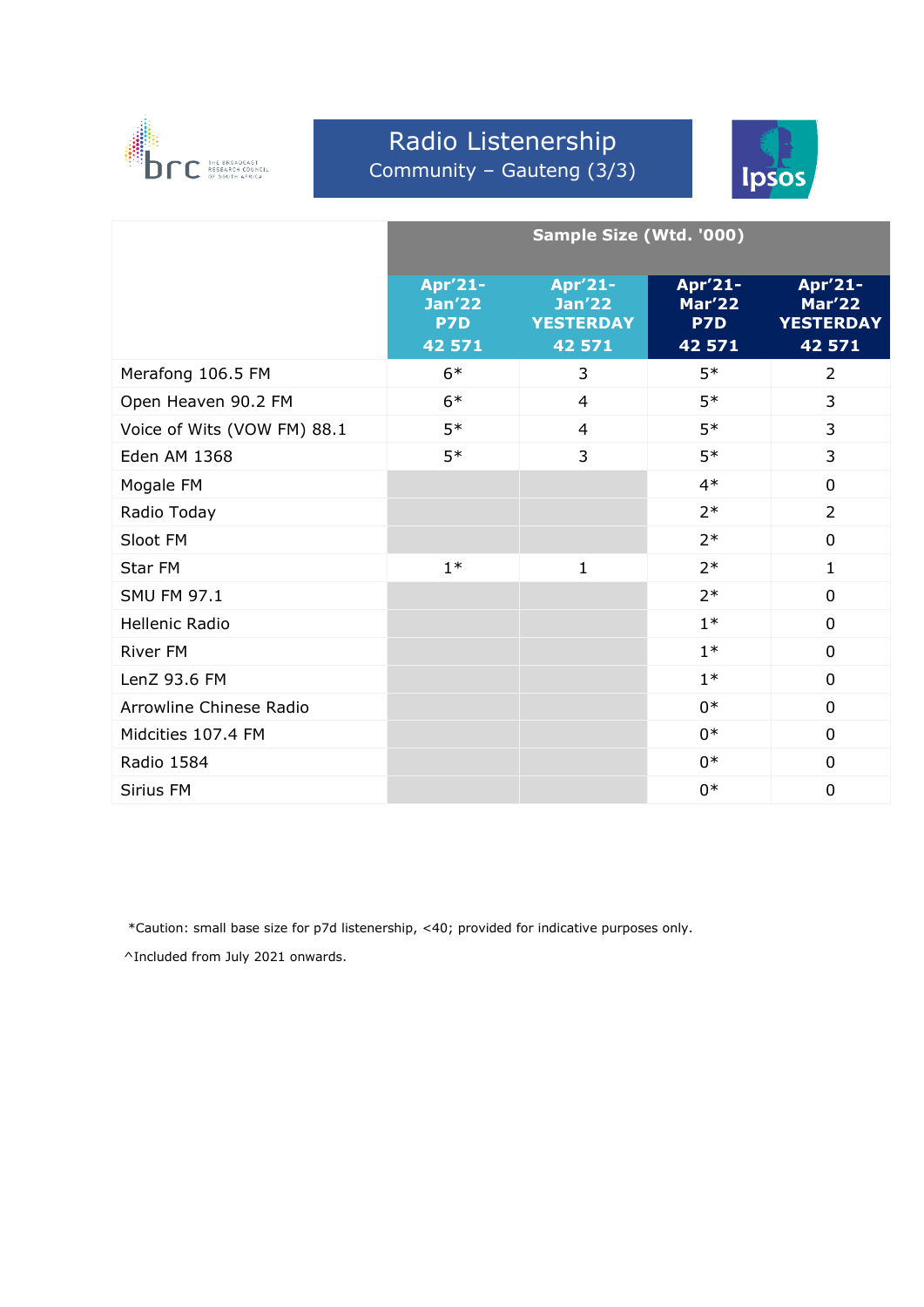

### Radio Listenership Community – KwaZulu-Natal (1/2)



|                                              | Sample Size (Wtd. '000)                   |                                                        |                                           |                                                        |
|----------------------------------------------|-------------------------------------------|--------------------------------------------------------|-------------------------------------------|--------------------------------------------------------|
|                                              | Apr'21-<br><b>Jan'22</b><br>P7D<br>42 571 | Apr'21-<br><b>Jan'22</b><br><b>YESTERDAY</b><br>42 571 | Apr'21-<br><b>Mar'22</b><br>P7D<br>42 571 | Apr'21-<br><b>Mar'22</b><br><b>YESTERDAY</b><br>42 571 |
| Izwi LoMzansi 98.0 FM                        | 290                                       | 130                                                    | 282                                       | 122                                                    |
| Maputaland Community Radio 107.6             | 134                                       | 50                                                     | 138                                       | 51                                                     |
| Nongoma FM 88.3                              | 122                                       | 44                                                     | 129                                       | 44                                                     |
| Icora FM                                     | 125                                       | 45                                                     | 127                                       | 42                                                     |
| Imbokodo 96.8FM                              | 95                                        | 48                                                     | 90                                        | 43                                                     |
| Radio Khwezi                                 | 83                                        | 40                                                     | 83                                        | 38                                                     |
| Hindvani                                     | $87*$                                     | 37                                                     | 82*                                       | 40                                                     |
| Inanda 88.4 FM                               | 92                                        | 39                                                     | 81                                        | 35                                                     |
| Harry Gwala FM                               | 69                                        | 33                                                     | 73                                        | 31                                                     |
| Zululand FM 97.0                             | 59                                        | 20                                                     | 60                                        | 19                                                     |
| <b>Vibe FM 94.7</b>                          | 59                                        | 22                                                     | 54                                        | 19                                                     |
| Nguna FM                                     | $50*$                                     | 9                                                      | 52                                        | 10                                                     |
| Highway Radio 101.5 FM                       | 59*                                       | 35                                                     | $52*$                                     | 29                                                     |
| Umgungundlovu Community Radio<br>(U107.6 FM) | $30*$                                     | 15                                                     | 38                                        | 20                                                     |
| P4 98.5 FM                                   | $36*$                                     | 13                                                     | $38*$                                     | 12                                                     |
| Nqubeko Community Radio                      | $32*$                                     | 15                                                     | $34*$                                     | 15                                                     |
| Al Ansaar 90.4/105.6                         | $35*$                                     | 23                                                     | $33*$                                     | 21                                                     |
| Newcastle Community Radio                    | $33*$                                     | 10                                                     | $30*$                                     | 9                                                      |
| Good News Communitry Radio (GNCR)            | $28*$                                     | 13                                                     | $29*$                                     | 13                                                     |
| Rise Community Radio (87.9)                  | $33*$                                     | 8                                                      | 29*                                       | 6                                                      |
| Pongola Community Radio                      | $27*$                                     | 12                                                     | $25*$                                     | 10                                                     |
| Ugu Youth Radio 93.4 FM                      | $22*$                                     | 3                                                      | $23*$                                     | 3                                                      |
| <b>UYFM</b>                                  | $19*$                                     | 9                                                      | $19*$                                     | 8                                                      |

\*Caution: small base size for p7d listenership, <40; provided for indicative purposes only.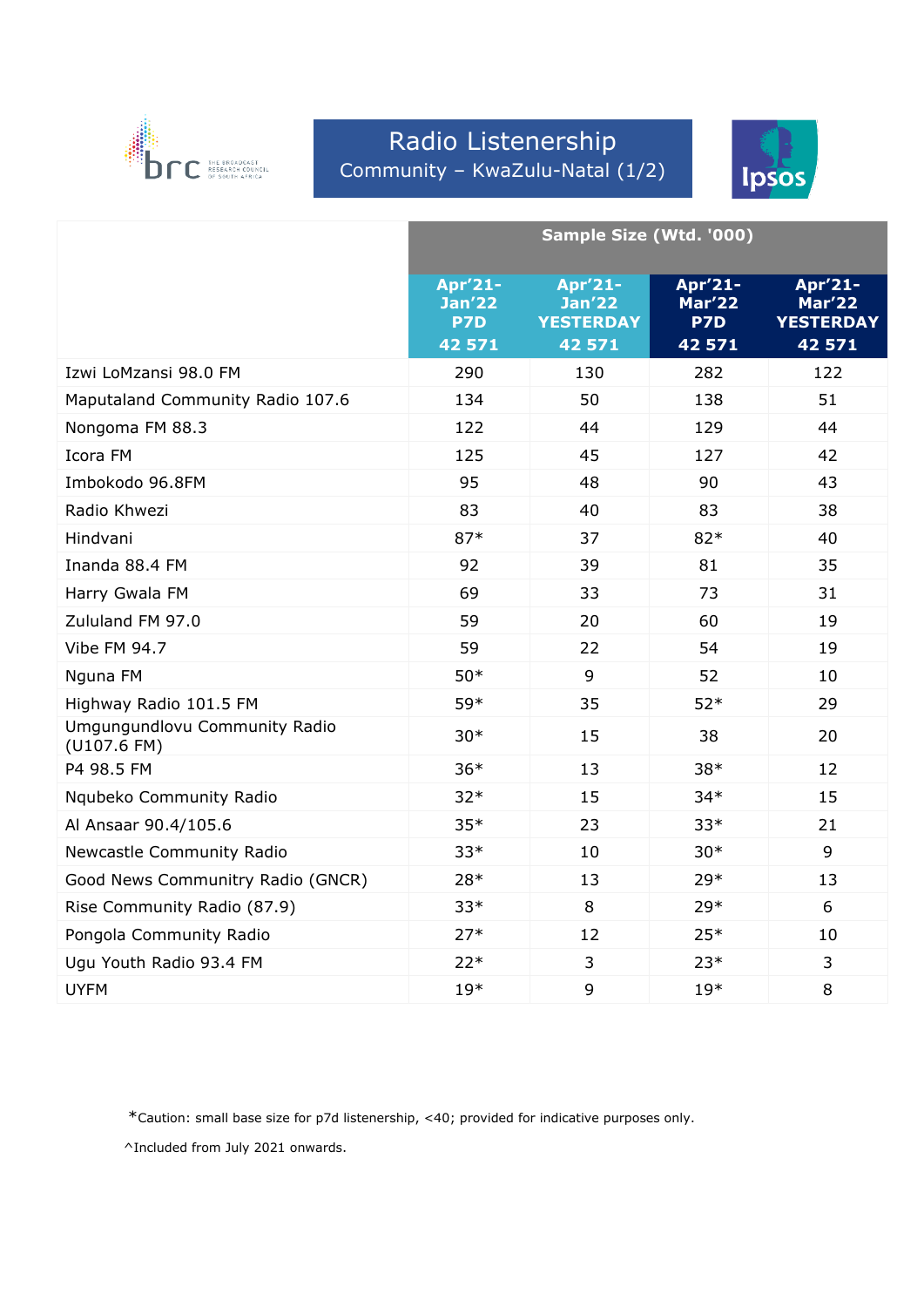

### Radio Listenership Community – KwaZulu-Natal (2/2)



|                                      | Sample Size (Wtd. '000)         |                                              |                                 |                                       |
|--------------------------------------|---------------------------------|----------------------------------------------|---------------------------------|---------------------------------------|
|                                      | Apr'21-<br><b>Jan'22</b><br>P7D | Apr'21-<br><b>Jan'22</b><br><b>YESTERDAY</b> | Apr'21-<br><b>Mar'22</b><br>P7D | Apr'21-<br>Mar'22<br><b>YESTERDAY</b> |
| Nkandla FM 9                         | 42 571<br>$16*$                 | 42 571<br>$\mathbf{1}$                       | 42 571<br>$16*$                 | 42 571<br>$\mathbf{1}$                |
|                                      |                                 |                                              |                                 |                                       |
| Radio Sunny South 90.7 FM            | $17*$                           | $\overline{7}$                               | $16*$                           | 6                                     |
| Intokozo FM                          | $9*$                            | $\overline{4}$                               | $10*$                           | 3                                     |
| Siyathuthuka FM                      | $10*$                           | $\overline{4}$                               | $10*$                           | 5                                     |
| Itheku FM                            | $9*$                            | 5                                            | $9*$                            | 4                                     |
| Radio Maritzburg 107.6 FM            | $6*$                            | $\overline{2}$                               | $8*$                            | 3                                     |
| Ukhahlamba FM 93.4                   | $7*$                            | $\overline{0}$                               | $8*$                            | $\mathbf{1}$                          |
| Abusekho Ubunzima                    | $8*$                            | 5                                            | $7*$                            | 4                                     |
| KZN Capital 104FM                    | $5*$                            | $\mathbf{1}$                                 | $7*$                            | $\mathbf{1}$                          |
| DYR 105.1 FM / Durban Youth<br>Radio | $6*$                            | $\mathbf{1}$                                 | $6*$                            | $\overline{2}$                        |
| <b>KZN FM</b>                        | $5*$                            | 3                                            | $5*$                            | 3                                     |
| North Coast FM                       | $4*$                            | $\mathbf{1}$                                 | $4*$                            | $\mathbf{1}$                          |
| Lifeandstyle FM                      |                                 |                                              | $3*$                            | $\overline{0}$                        |
| Megazone Bollywood                   |                                 |                                              | $3*$                            | 0                                     |
| Divine Touch Radio                   |                                 |                                              | $2*$                            | $\mathbf{0}$                          |
| Ulundi Nguna FM 89.0                 | $1*$                            | $\mathbf{1}$                                 | $2*$                            | $\overline{2}$                        |
| X FM                                 |                                 |                                              | $2*$                            | 0                                     |
| Lit Radio                            |                                 |                                              | $0*$                            | $\overline{0}$                        |

\*Caution: small base size for p7d listenership, <40; provided for indicative purposes only.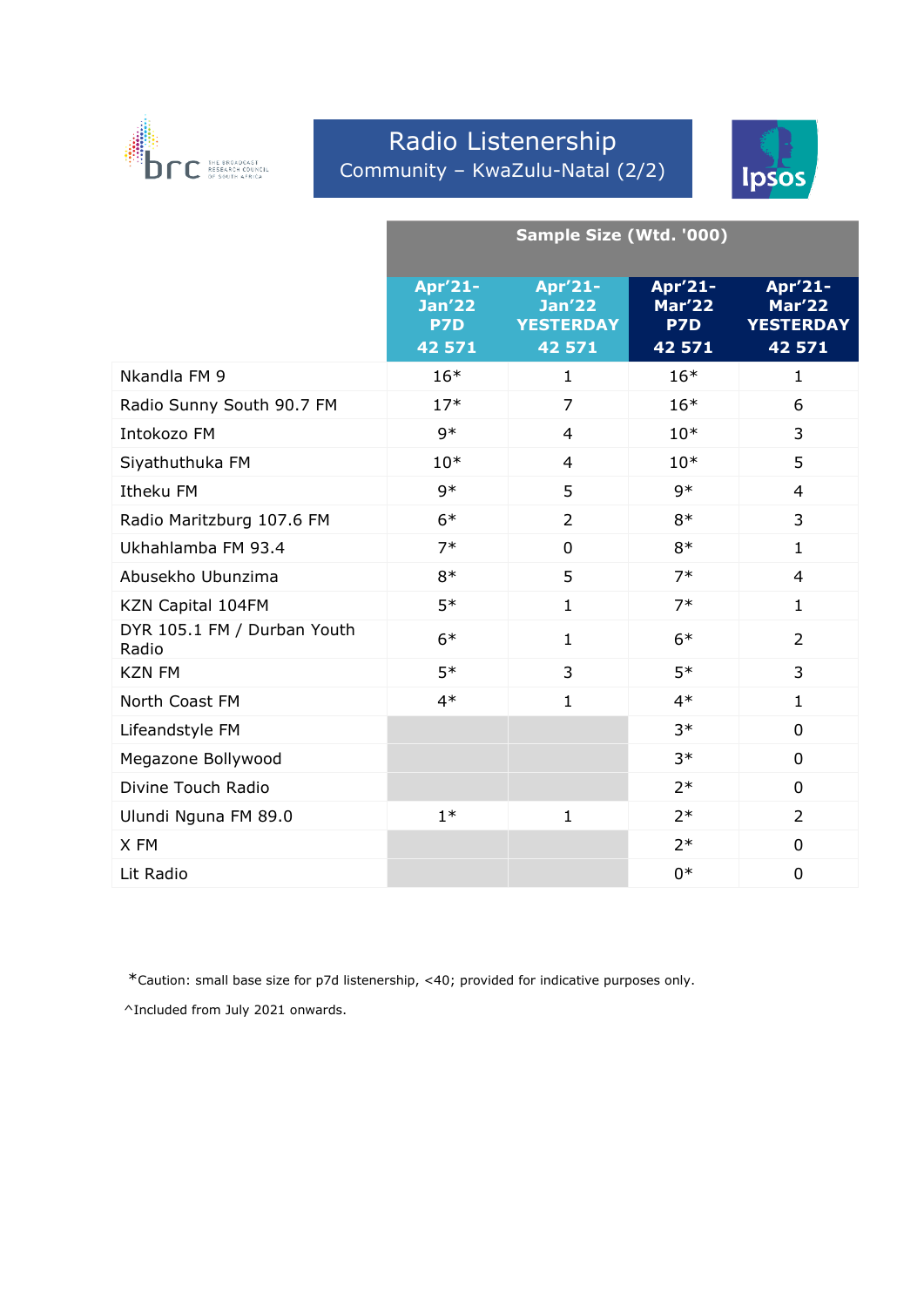

# Radio Listenership Community – Limpopo (1/2)



|                                               | Sample Size (Wtd. '000)                   |                                                        |                                           |                                                        |
|-----------------------------------------------|-------------------------------------------|--------------------------------------------------------|-------------------------------------------|--------------------------------------------------------|
|                                               | Apr'21-<br><b>Jan'22</b><br>P7D<br>42 571 | Apr'21-<br><b>Jan'22</b><br><b>YESTERDAY</b><br>42 571 | Apr'21-<br><b>Mar'22</b><br>P7D<br>42 571 | Apr'21-<br><b>Mar'22</b><br><b>YESTERDAY</b><br>42 571 |
| Vhembe 102.4/89.1                             | 91                                        | 30                                                     | 90                                        | 33                                                     |
| Giyani Community Radio (GCM) 106<br><b>FM</b> | 66                                        | 25                                                     | 71                                        | 27                                                     |
| Mala FM 101                                   | 70                                        | 19                                                     | 67                                        | 19                                                     |
| Sekhukhune Community Radio (SK<br>FM)         | 55                                        | 19                                                     | 55                                        | 20                                                     |
| Energy FM                                     | 49                                        | 29                                                     | 53                                        | 28                                                     |
| Univen Community Radio 99.8 FM                | 56                                        | 13                                                     | 49                                        | 12                                                     |
| Nzhelele FM                                   | $53*$                                     | 13                                                     | 49*                                       | 12                                                     |
| Vision FM                                     | $32*$                                     | 19                                                     | $36*$                                     | 20                                                     |
| Sekgosese Community Radio                     | $31*$                                     | 14                                                     | $33*$                                     | 13                                                     |
| <b>Tubatse Progressive Community</b><br>Radio | 28*                                       | 5                                                      | $26*$                                     | 5                                                      |
| Moletsi Community Radio Station               | $21*$                                     | 8                                                      | $20*$                                     | 8                                                      |
| Radio Turf                                    | $17*$                                     | 5                                                      | $19*$                                     | 5                                                      |
| Mohodi Community Radio 98.8 FM                | $17*$                                     | $\overline{7}$                                         | $16*$                                     | 6                                                      |
| Waterberg Stereo 104.9                        | $17*$                                     | $\overline{2}$                                         | $16*$                                     | 3                                                      |
| Choice FM 101.1                               | $18*$                                     | 6                                                      | $15*$                                     | 5                                                      |
| Mokopane FM                                   | $17*$                                     | 3                                                      | $15*$                                     | 3                                                      |
| MASCOM FM (Masemola Community)<br>107.5       | $14*$                                     | 6                                                      | $13*$                                     | 5                                                      |
| Tshepo ya Sechaba FM                          | $14*$                                     | 3                                                      | $12*$                                     | 3                                                      |
| Zebediela Community Radio                     | $12*$                                     | $\overline{4}$                                         | $12*$                                     | $\overline{4}$                                         |

\* Caution: small base size for p7d listenership, <40; provided for indicative purposes only.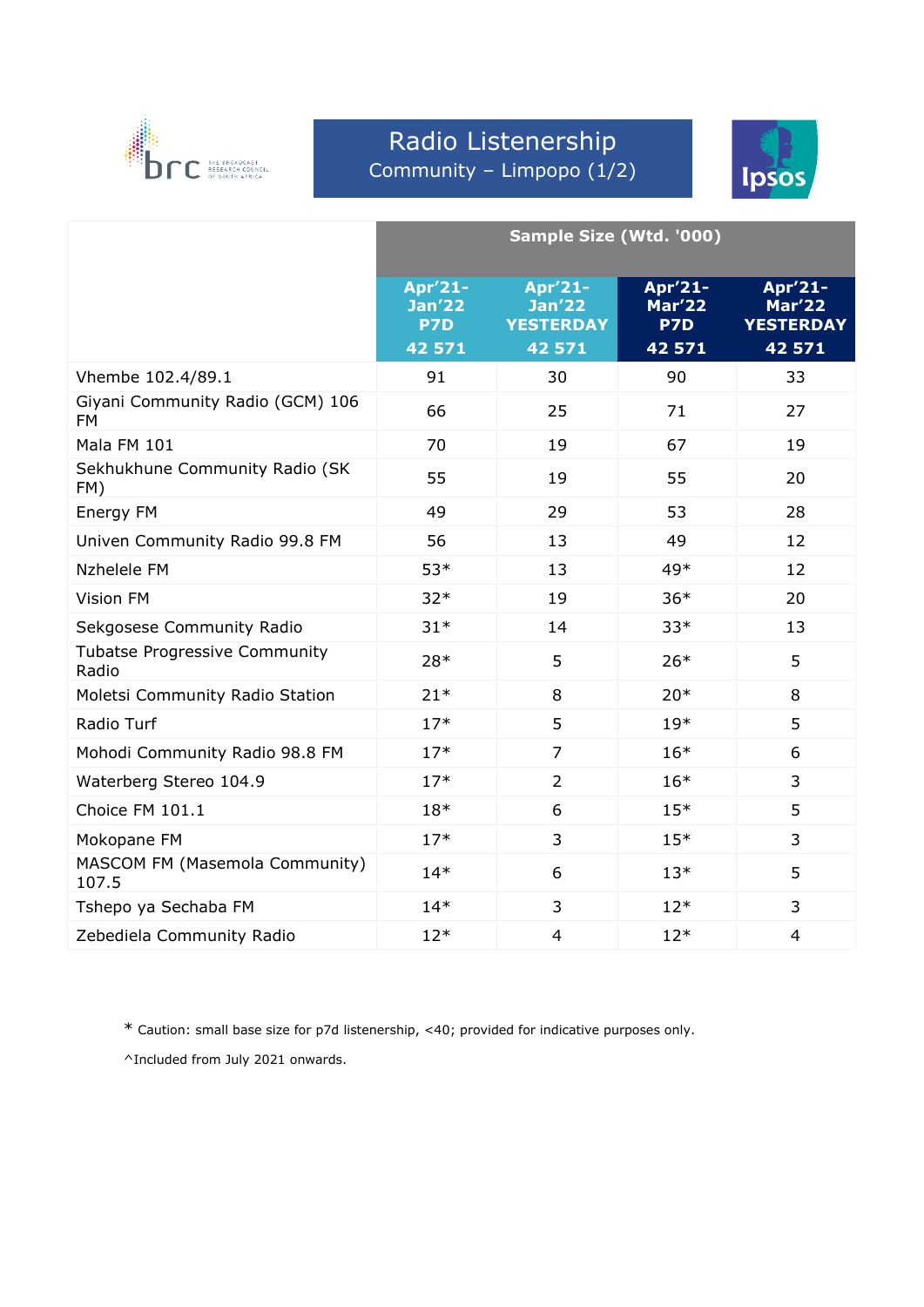

### Radio Listenership Community – Limpopo (2/2)



|                                                          | Sample Size (Wtd. '000)                   |                                                        |                                           |                                                        |  |
|----------------------------------------------------------|-------------------------------------------|--------------------------------------------------------|-------------------------------------------|--------------------------------------------------------|--|
|                                                          | Apr'21-<br><b>Jan'22</b><br>P7D<br>42 571 | Apr'21-<br><b>Jan'22</b><br><b>YESTERDAY</b><br>42 571 | Apr'21-<br><b>Mar'22</b><br>P7D<br>42 571 | Apr'21-<br><b>Mar'22</b><br><b>YESTERDAY</b><br>42 571 |  |
| Thabantsho FM                                            | $11*$                                     | 8                                                      | $12*$                                     | $\overline{7}$                                         |  |
| Maruleng FM                                              | $7*$                                      | 3                                                      | $7*$                                      | 3                                                      |  |
| Lephalale FM                                             | $6*$                                      | $\overline{4}$                                         | $7*$                                      | 5                                                      |  |
| Waterberg Wave                                           | $8*$                                      | $\overline{4}$                                         | $6*$                                      | 3                                                      |  |
| Makhado FM 107.3                                         | $7*$                                      | 3                                                      | $6*$                                      | $\overline{2}$                                         |  |
| Botlokwa Community Radio<br><b>Station</b>               | $5*$                                      | $\mathbf{1}$                                           | $6*$                                      | $\mathbf 0$                                            |  |
| Musina FM                                                | $6*$                                      | $\overline{2}$                                         | $5*$                                      | 2                                                      |  |
| Mphahlele FM                                             | $5*$                                      | $\mathbf{1}$                                           | $4*$                                      | $\mathbf{1}$                                           |  |
| 1 Nation FM                                              | $2*$                                      | $\overline{2}$                                         | $4*$                                      | 3                                                      |  |
| <b>Blouberg FM</b>                                       |                                           |                                                        | $3*$                                      | $\Omega$                                               |  |
| Phalaborwa Community Radio                               | $2*$                                      | $\overline{0}$                                         | $2*$                                      | $\mathbf 0$                                            |  |
| Greater Lebowakgomo<br>Community Radio (GLFM<br>89.8MHz) | $2*$                                      | $\overline{2}$                                         | $2*$                                      | $\overline{2}$                                         |  |
| Hoedspruit FM                                            | $2*$                                      | $\overline{2}$                                         | $2*$                                      | $\overline{2}$                                         |  |
| Vuwani Community Radio                                   | $1*$                                      | $\mathbf{1}$                                           | $1*$                                      | $\mathbf{1}$                                           |  |
| Comrad Tshepho                                           |                                           |                                                        | $0*$                                      | $\mathbf 0$                                            |  |
| Don't Blame God Ministries FM<br>(DBG)                   |                                           |                                                        | $0*$                                      | $\mathbf 0$                                            |  |
| <b>Greater Tzaneen Community</b><br>Radio                |                                           |                                                        | $0*$                                      | $\mathbf 0$                                            |  |
| Hlanganani FM                                            |                                           |                                                        | $0*$                                      | $\overline{0}$                                         |  |
| Jou Radio                                                |                                           |                                                        | $0*$                                      | $\overline{0}$                                         |  |

\*Caution: small base size for p7d listenership, <40; provided for indicative purposes only.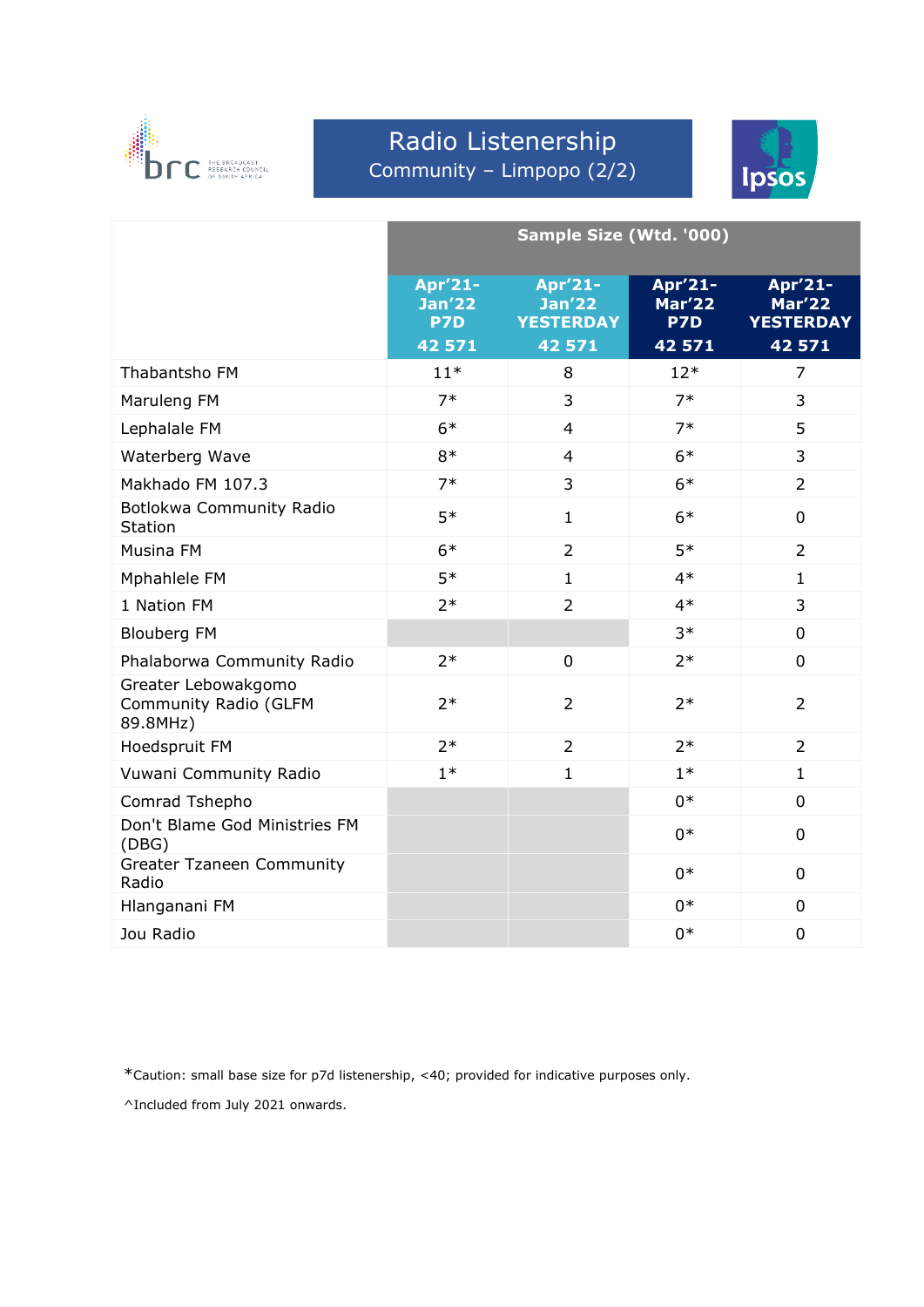

### Radio Listenership Community – Mpumalanga (1/2)



|                                                 | Sample Size (Wtd. '000)                   |                                                        |                                           |                                                        |
|-------------------------------------------------|-------------------------------------------|--------------------------------------------------------|-------------------------------------------|--------------------------------------------------------|
|                                                 | Apr'21-<br><b>Jan'22</b><br>P7D<br>42 571 | Apr'21-<br><b>Jan'22</b><br><b>YESTERDAY</b><br>42 571 | Apr'21-<br><b>Mar'22</b><br>P7D<br>42 571 | Apr'21-<br><b>Mar'22</b><br><b>YESTERDAY</b><br>42 571 |
| Nkomazi FM                                      | 119                                       | 49                                                     | 110                                       | 45                                                     |
| eMalahleni FM 98.7                              | 76                                        | 19                                                     | 77                                        | 19                                                     |
| Mkhondo Community Radio                         | 66                                        | 19                                                     | 72                                        | 23                                                     |
| Moutse Community Radio (MCRS)                   | 68                                        | 36                                                     | 69                                        | 32                                                     |
| Radio Bushbuckridge                             | $34*$                                     | 12                                                     | $38*$                                     | 13                                                     |
| Ligwa Community Radio                           | $31*$                                     | 9                                                      | $32*$                                     | 11                                                     |
| The Voice of Hope FM                            | $36*$                                     | 17                                                     | $30*$                                     | 14                                                     |
| V.O.C. FM 102.9 (The Voice of the<br>Community) | $21*$                                     | 9                                                      | $24*$                                     | 10                                                     |
| Kangala Community Radio Services                | $15*$                                     | 3                                                      | $15*$                                     | $\overline{4}$                                         |
| Inakekelo FM                                    | $15*$                                     | 6                                                      | $15*$                                     | 6                                                      |
| Eyethu 103.4 FM                                 | $13*$                                     | $\overline{7}$                                         | $13*$                                     | $\overline{7}$                                         |
| Radio Kragbron 93.1                             | $13*$                                     | 4                                                      | $12*$                                     | 5                                                      |
| RFM 103.2                                       | $11*$                                     | $\overline{2}$                                         | $12*$                                     | 3                                                      |
| Ekasi FM 101.1                                  | $13*$                                     | 6                                                      | $11*$                                     | 5                                                      |
| Baberton Community Radio (BCR<br>104.1 FM)      | $13*$                                     | 6                                                      | $11*$                                     | 5                                                      |

\*Caution: small base size for p7d listenership, <40; provided for indicative purposes only.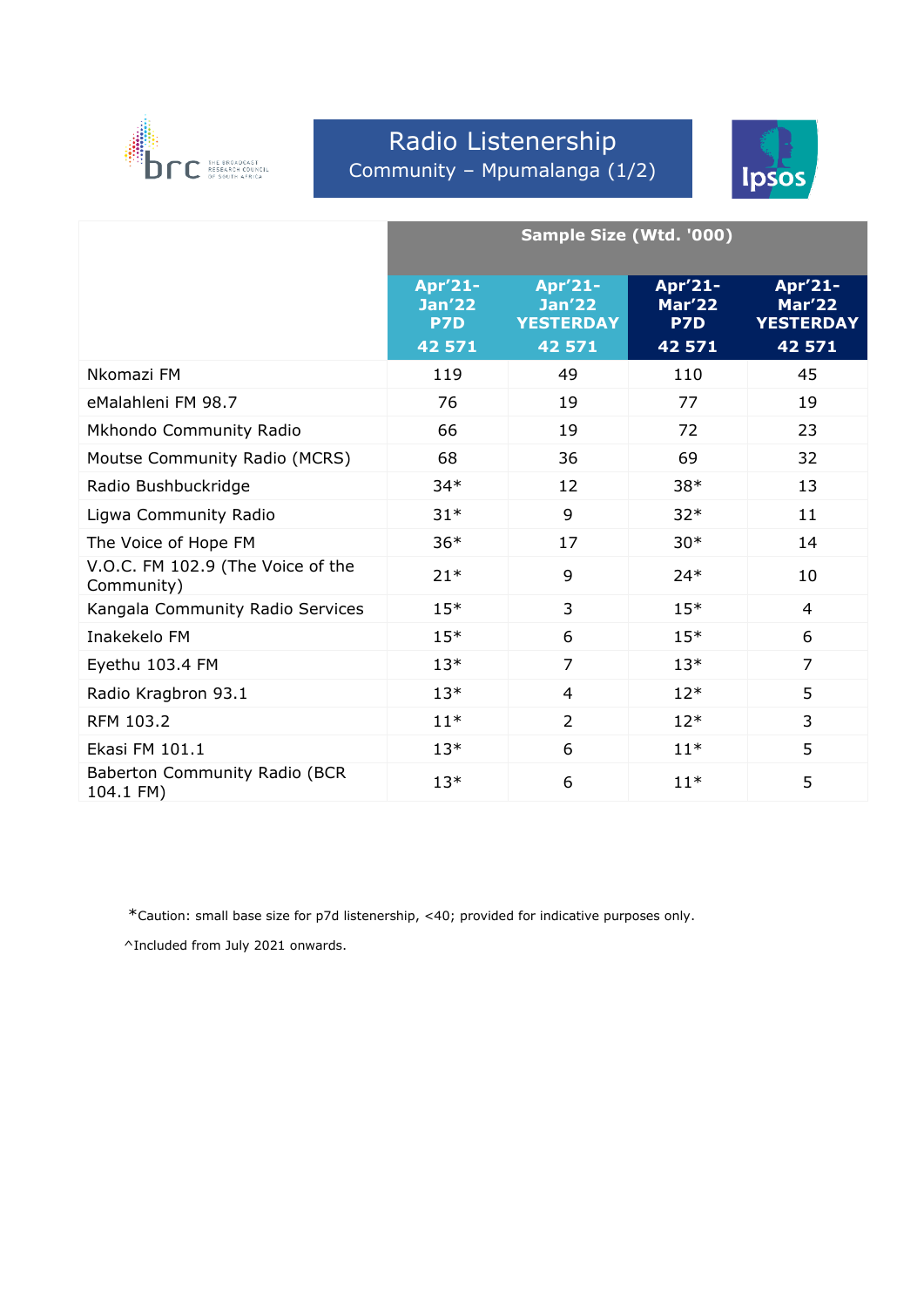

# Radio Listenership Community – Mpumalanga (2/2)



|                             | Sample Size (Wtd. '000)                   |                                             |                                           |                                                        |
|-----------------------------|-------------------------------------------|---------------------------------------------|-------------------------------------------|--------------------------------------------------------|
|                             | Apr'21-<br><b>Jan'22</b><br>P7D<br>42 571 | Apr'21-Jan'22<br><b>YESTERDAY</b><br>42 571 | Apr'21-<br><b>Mar'22</b><br>P7D<br>42 571 | Apr'21-<br><b>Mar'22</b><br><b>YESTERDAY</b><br>42 571 |
| Kosmos Stereo               | $8*$                                      | 6                                           | $10*$                                     | 8                                                      |
| Hope FM                     | $8*$                                      | $\overline{7}$                              | $8*$                                      | 6                                                      |
| <b>iKutani FM</b>           | $9*$                                      | 6                                           | $7*$                                      | 5                                                      |
| Mash FM 91.7 Stereo         | $7*$                                      | 5                                           | $6*$                                      | $\overline{4}$                                         |
| Standerton Info Radio       | $5*$                                      | $\overline{2}$                              | $4*$                                      | $\overline{2}$                                         |
| Radio Alpha 97.8 FM         | $2*$                                      | $\mathbf{1}$                                | $3*$                                      | $\mathbf{1}$                                           |
| Kriel Info radio            | $1*$                                      | 1                                           | $2*$                                      | 1                                                      |
| Radio Ermelo 104 FM Stereo  |                                           |                                             | $1*$                                      | $\mathbf{1}$                                           |
| Secunda FM                  | $1*$                                      | 1                                           | $1*$                                      | $\mathbf{1}$                                           |
| Greater Middelburg FM       |                                           |                                             | $1*$                                      | $\Omega$                                               |
| Kanyamanzane FM             |                                           |                                             | $0*$                                      | $\Omega$                                               |
| MP East Community Radio     |                                           |                                             | $0*$                                      | $\mathbf{0}$                                           |
| Radio Laeveld 100.5 FM      |                                           |                                             | $0*$                                      | $\mathbf{0}$                                           |
| Radio Platorand 99.3 Mhz FM |                                           |                                             | $0*$                                      | 0                                                      |

\*Caution: small base size for p7d listenership, <40; provided for indicative purposes only.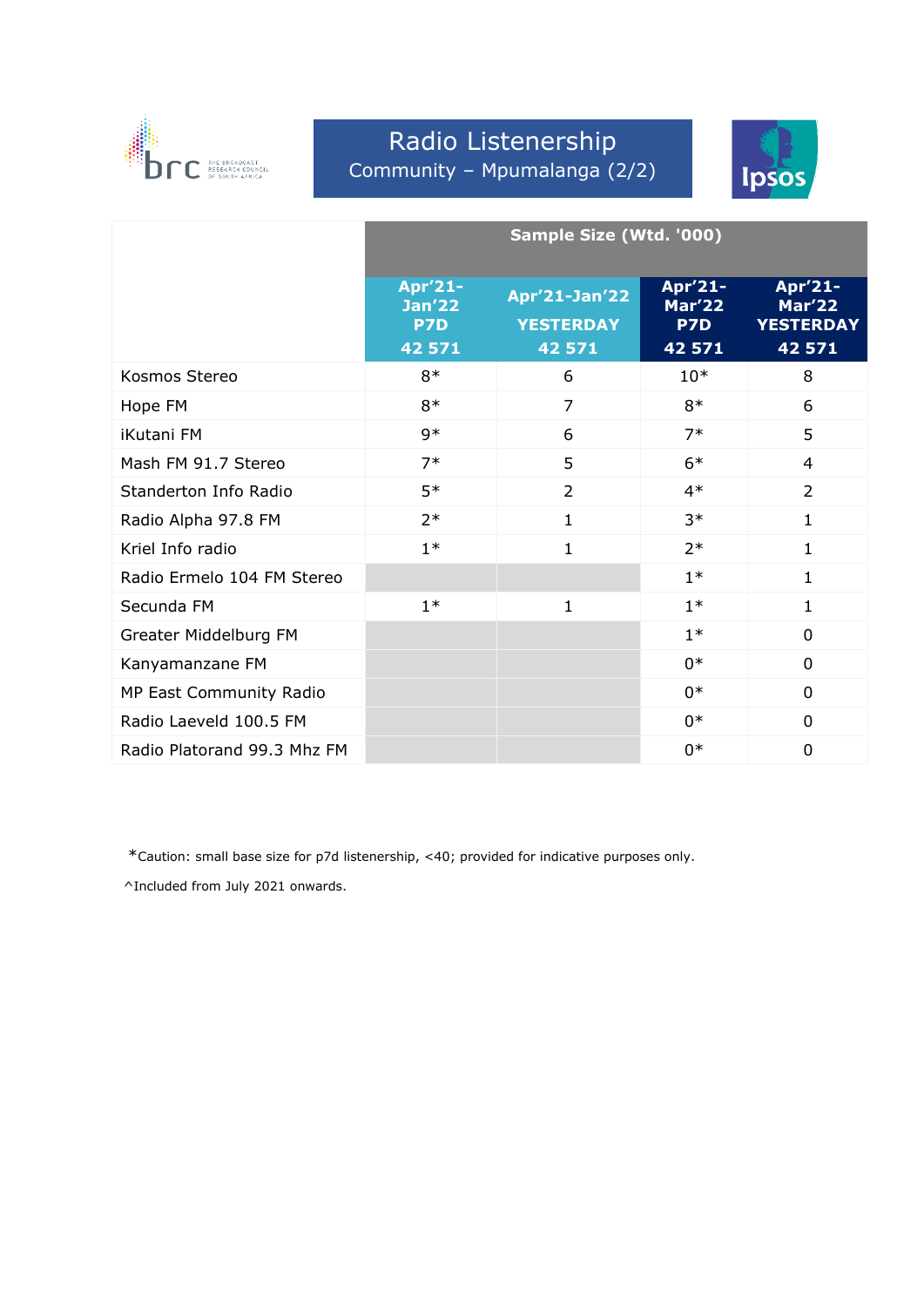

#### Radio Listenership Community – Northern Cape



|                                   | Sample Size (Wtd. '000)        |                                             |                                           |                                                        |
|-----------------------------------|--------------------------------|---------------------------------------------|-------------------------------------------|--------------------------------------------------------|
|                                   | Apr'21-Jan'22<br>P7D<br>42 571 | Apr'21-Jan'22<br><b>YESTERDAY</b><br>42 571 | Apr'21-<br><b>Mar'22</b><br>P7D<br>42 571 | Apr'21-<br><b>Mar'22</b><br><b>YESTERDAY</b><br>42 571 |
| Kurara FM                         | 109                            | 34                                          | 115                                       | 38                                                     |
| Radio Riverside 98.2 FM           | $32*$                          | 10                                          | $30*$                                     | 10                                                     |
| Radio Teemaneng Sterio<br>89.1 FM | $26*$                          | 10                                          | $29*$                                     | 9                                                      |
| Revival FM                        | $25*$                          | 6                                           | $24*$                                     | 8                                                      |
| Radio NFM 98.1                    | $17*$                          | 12                                          | $18*$                                     | 13                                                     |
| Ulwazi FM 88.9                    | $12*$                          | 3                                           | $11*$                                     | 2                                                      |
| Radio Orania                      | $9*$                           | 4                                           | $10*$                                     | $\overline{4}$                                         |
| Radio Kaboesna 98 FM              | $3*$                           | $\mathbf{1}$                                | $3*$                                      | 1                                                      |
| <b>LARA FM 91.6</b>               |                                |                                             | $2*$                                      | $\mathbf 0$                                            |
| Rhythm FM                         |                                |                                             | $0*$                                      | $\overline{0}$                                         |

\*Caution: small base size for p7d listenership, <40; provided for indicative purposes only.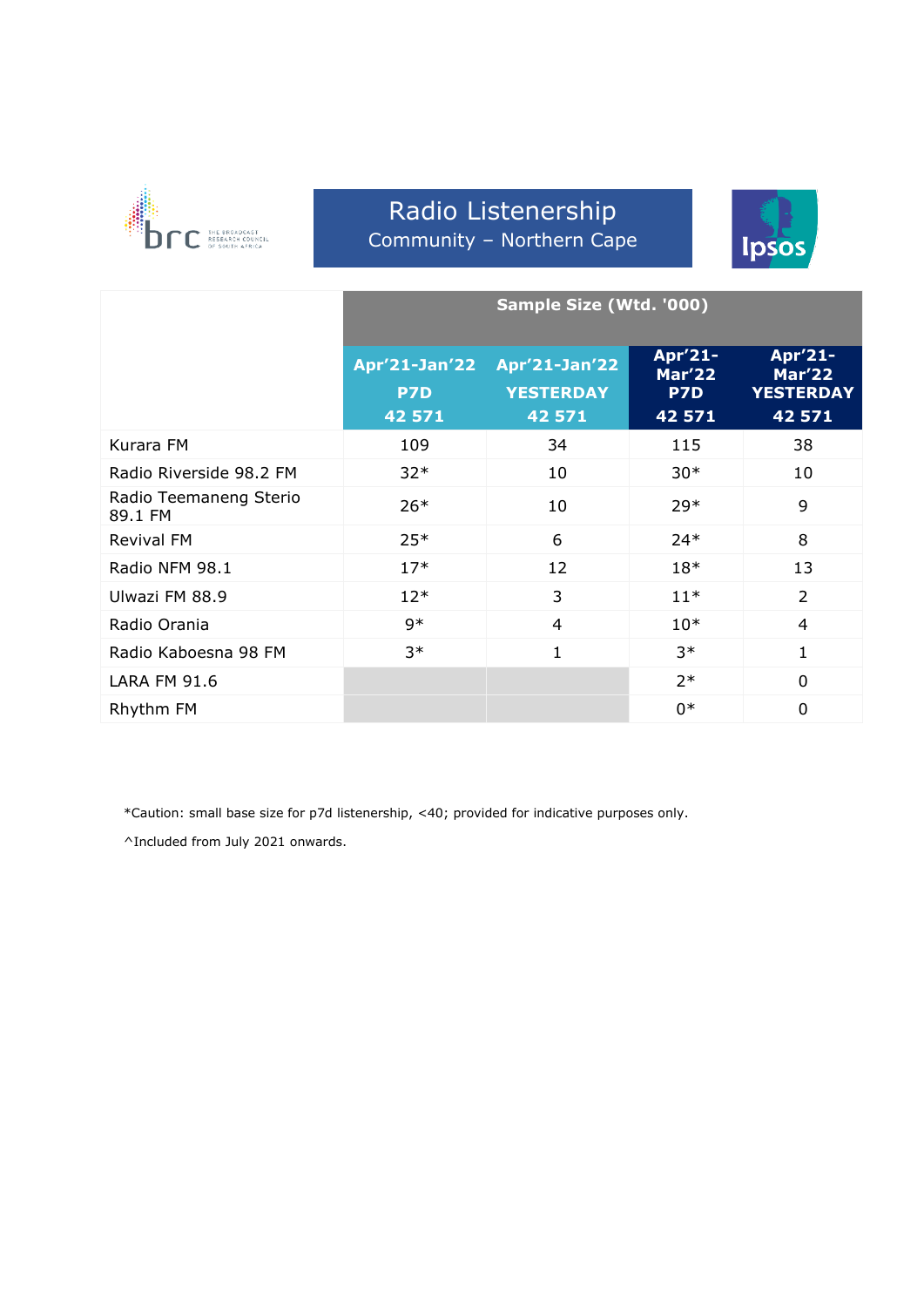

#### Radio Listenership Community – North West (1/2)



|                                  | Sample Size (Wtd. '000)               |                                             |                                           |                                                        |
|----------------------------------|---------------------------------------|---------------------------------------------|-------------------------------------------|--------------------------------------------------------|
|                                  | <b>Apr'21-Jan'22</b><br>P7D<br>42 571 | Apr'21-Jan'22<br><b>YESTERDAY</b><br>42 571 | Apr'21-<br><b>Mar'22</b><br>P7D<br>42 571 | Apr'21-<br><b>Mar'22</b><br><b>YESTERDAY</b><br>42 571 |
| Mahikeng Community<br>Radio 96.7 | 138                                   | 84                                          | 134                                       | 77                                                     |
| Bojanala FM 90.6                 | 72                                    | 37                                          | 63                                        | 35                                                     |
| Star FM 102.9                    | 48*                                   | 17                                          | 47                                        | 18                                                     |
| Bosveld Stereo 107.5fm           | 49*                                   | 26                                          | $46*$                                     | 25                                                     |
| Madibeng FM 105.3                | $41*$                                 | 13                                          | $39*$                                     | 14                                                     |
| Kopanong FM                      | $37*$                                 | 8                                           | $38*$                                     | $\overline{7}$                                         |
| Aganang                          | $40*$                                 | 18                                          | $36*$                                     | 16                                                     |
| Vaaltar FM (VTR)                 | $29*$                                 | 11                                          | $36*$                                     | 13                                                     |
| Modiri FM                        | $41*$                                 | 11                                          | $34*$                                     | 9                                                      |
| Mmabatho FM                      | $35*$                                 | 9                                           | $34*$                                     | $\overline{7}$                                         |
| Kgatleng FM                      | $35*$                                 | 13                                          | $31*$                                     | 12                                                     |
| <b>Ratlou FM</b>                 | $23*$                                 | 5                                           | $22*$                                     | 5                                                      |

\*Caution: small base size for p7d listenership, <40; provided for indicative purposes only.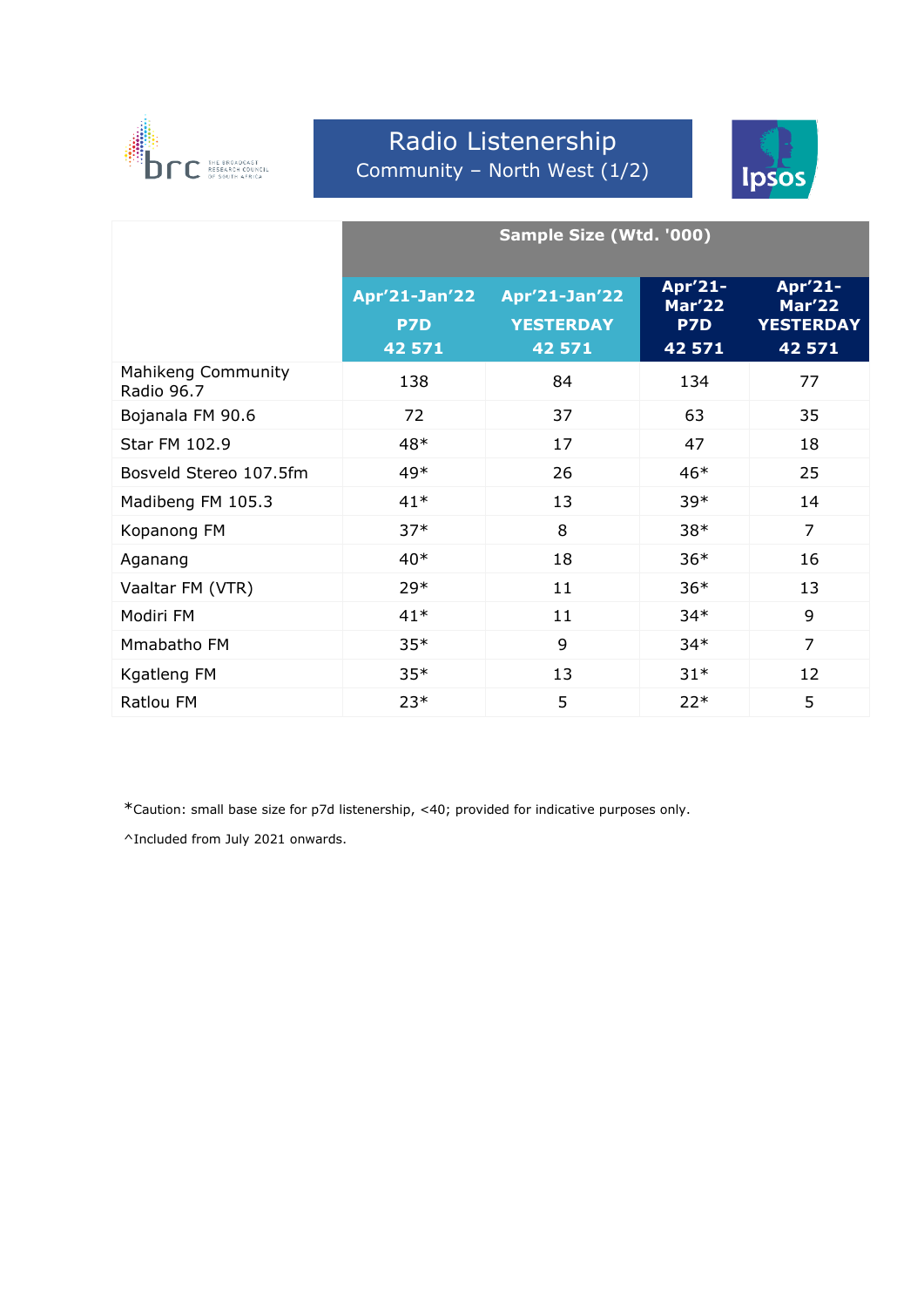

#### Radio Listenership Community – North West (2/2)



|                               | Sample Size (Wtd. '000) |                  |                          |                          |  |
|-------------------------------|-------------------------|------------------|--------------------------|--------------------------|--|
|                               |                         |                  |                          |                          |  |
|                               | Apr'21-Jan'22           | Apr'21-Jan'22    | Apr'21-<br><b>Mar'22</b> | Apr'21-<br><b>Mar'22</b> |  |
|                               | P7D                     | <b>YESTERDAY</b> | P7D                      | <b>YESTERDAY</b>         |  |
|                               | 42 571                  | 42 571           | 42 571                   | 42 571                   |  |
| Village FM                    | $18*$                   | 5                | $21*$                    | 9                        |  |
| Mafisa FM 93.4                | $23*$                   | $\overline{2}$   | $19*$                    | $\overline{2}$           |  |
| NWU FM                        | $16*$                   | $\overline{7}$   | $15*$                    | 6                        |  |
| Bophirima FM                  | $5*$                    | $\mathbf{1}$     | $4*$                     | $\mathbf{1}$             |  |
| <b>PUK FM 93.6</b>            |                         |                  | $2*$                     | $\overline{2}$           |  |
| Bodumedi FM                   |                         |                  | $2*$                     | $\overline{0}$           |  |
| Motsitle FM                   |                         |                  | $2*$                     | 0                        |  |
| Letlhabile Community<br>Radio |                         |                  | $1*$                     | 0                        |  |
| Lichvaal Stereo 92.6          |                         |                  | $1*$                     | $\mathbf{1}$             |  |
| Life FM                       |                         |                  | $1*$                     | 0                        |  |
| Diamond FM 4                  |                         |                  | $1*$                     | $\mathbf{0}$             |  |
| Madibogo Community<br>Radio   |                         |                  | $0*$                     | $\overline{0}$           |  |

\*Caution: small base size for p7d listenership, <40; provided for indicative purposes only.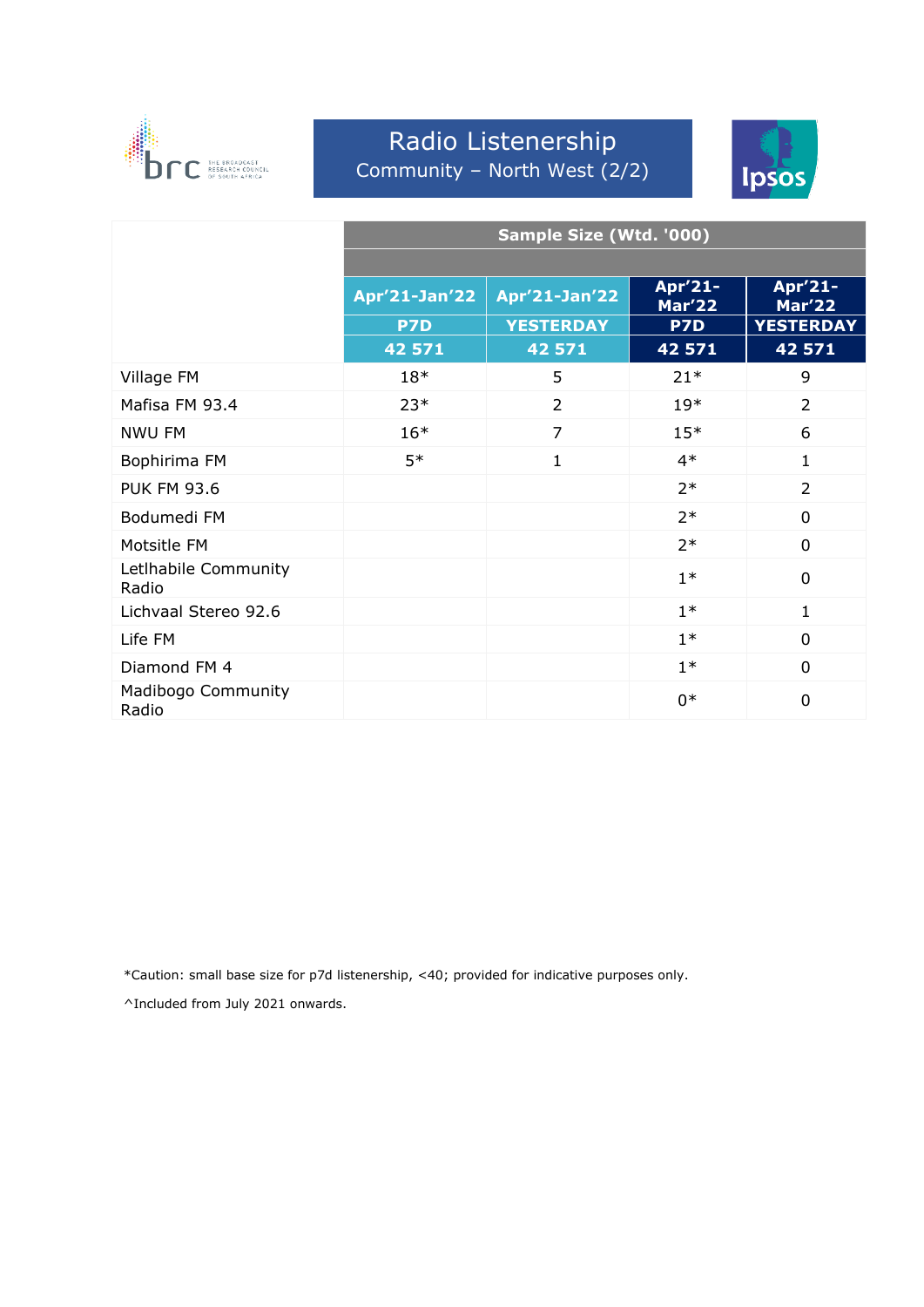

#### Radio Listenership Community – Western Cape (1/3)



|                          | Sample Size (Wtd. '000) |                      |                   |                          |
|--------------------------|-------------------------|----------------------|-------------------|--------------------------|
|                          |                         |                      |                   |                          |
|                          | Apr'21-Jan'22           | <b>Apr'21-Jan'22</b> | Apr'21-<br>Mar'22 | Apr'21-<br><b>Mar'22</b> |
|                          | P7D                     | <b>YESTERDAY</b>     | P7D               | <b>YESTERDAY</b>         |
|                          | 42 571                  | 42 571               | 42 571            | 42 571                   |
| Radio Zibonele 98.2 FM   | 193                     | 64                   | 187               | 59                       |
| Radio Tygerberg 104 FM   | 174                     | 82                   | 167               | 74                       |
| <b>CCFM 107.5</b>        | 153                     | 81                   | 151               | 83                       |
| Voice of the Cape        | 114                     | 76                   | 111               | 73                       |
| Eden FM                  | 102                     | 44                   | 108               | 50                       |
| <b>Bok Radio</b>         | 111                     | 71                   | 99                | 61                       |
| <b>Heartbeat FM</b>      | 53*                     | 21                   | 56                | 25                       |
| Bush Radio 89.5 fm       | $56*$                   | 21                   | $50*$             | 19                       |
| Radio 786 - Urban Only   | $43*$                   | 36                   | $47*$             | 35                       |
| <b>Fine Music Radio</b>  | $43*$                   | 27                   | $47*$             | 28                       |
| Radio Disa 95.9 FM       | $50*$                   | 32                   | $43*$             | 26                       |
| Radio KC 107.7 FM        | $40*$                   | 15                   | $42*$             | 16                       |
| Radio Helderberg 93.6 FM | $25*$                   | 9                    | $22*$             | $\overline{7}$           |
| <b>SFM Streek Radio</b>  | $20*$                   | 15                   | $19*$             | 15                       |
| Valley FM                | $21*$                   | $\overline{2}$       | $19*$             | $\mathbf{1}$             |

\*Caution: small base size for p7d listenership, <40; provided for indicative purposes only.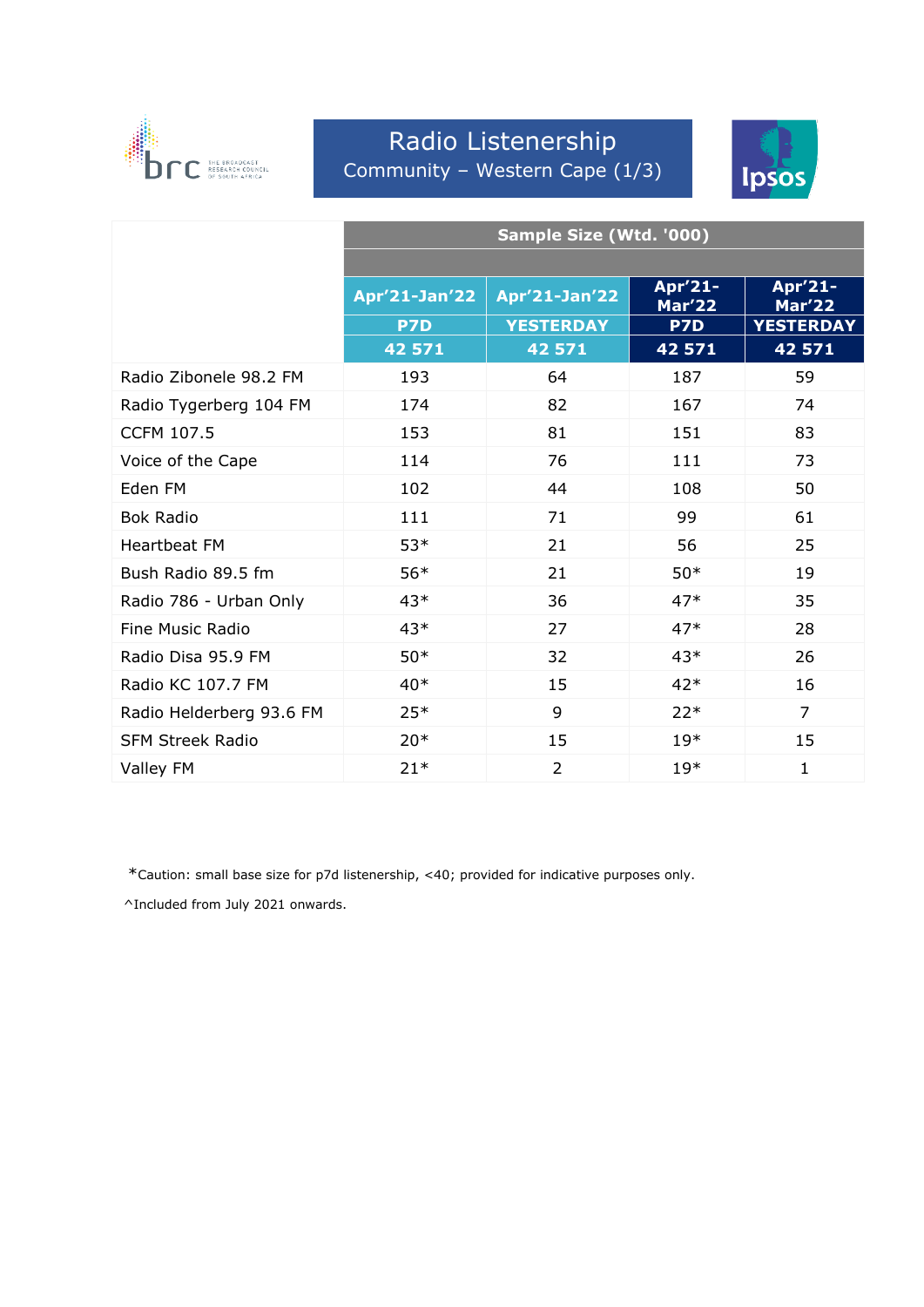

# Radio Listenership Community – Western Cape (2/3)



|                             | Sample Size (Wtd. '000)         |                                              |                          |                                              |  |
|-----------------------------|---------------------------------|----------------------------------------------|--------------------------|----------------------------------------------|--|
|                             |                                 |                                              |                          |                                              |  |
|                             | Apr'21-<br><b>Jan'22</b><br>P7D | Apr'21-<br><b>Jan'22</b><br><b>YESTERDAY</b> | Apr'21-<br>Mar'22<br>P7D | Apr'21-<br><b>Mar'22</b><br><b>YESTERDAY</b> |  |
|                             | 42 571                          | 42 571                                       | 42 571                   | 42 571                                       |  |
| Radio Atlantis 107.9 (RAFM) | $16*$                           | $\overline{7}$                               | $19*$                    | 6                                            |  |
| Radio Namakwaland 93.4FM    | $15*$                           | 1                                            | $18*$                    | 7                                            |  |
| Radio West Coast 92.3 FM    | $17*$                           | 5                                            | $17*$                    | 6                                            |  |
| Caledon FM 89.3 / 99.3      | $16*$                           | 9                                            | $17*$                    | 9                                            |  |
| Radio Overberg 101.8        | $12*$                           | 5                                            | $14*$                    | 8                                            |  |
| Radio Gamkaland 87.6FM      | $16*$                           | 6                                            | $14*$                    | 5                                            |  |
| Hope Radio                  | $14*$                           | $\overline{4}$                               | $13*$                    | 3                                            |  |
| Perron FM                   | $9*$                            | 9                                            | $11*$                    | 9                                            |  |
| RKPfm (Radio KaapsePunt)    | $11*$                           | $\overline{7}$                               | 9*                       | 6                                            |  |
| Worcester FM 89.2           | $9*$                            | $\overline{4}$                               | $7*$                     | 3                                            |  |
| Paarl 96.7 FM               | $8*$                            | 3                                            | $7*$                     | $\overline{2}$                               |  |
| MFM 92.6                    | $8*$                            | 5                                            | $7*$                     | $\overline{4}$                               |  |
| Elgin FM                    |                                 |                                              | $6*$                     | $\mathbf 0$                                  |  |
| <b>Whale Coast FM</b>       | $5*$                            | 3                                            | $6*$                     | 3                                            |  |
| MC 90.3 FM                  | $7*$                            | 4                                            | $5*$                     | 3                                            |  |

\*Caution: small base size for p7d listenership, <40; provided for indicative purposes only.